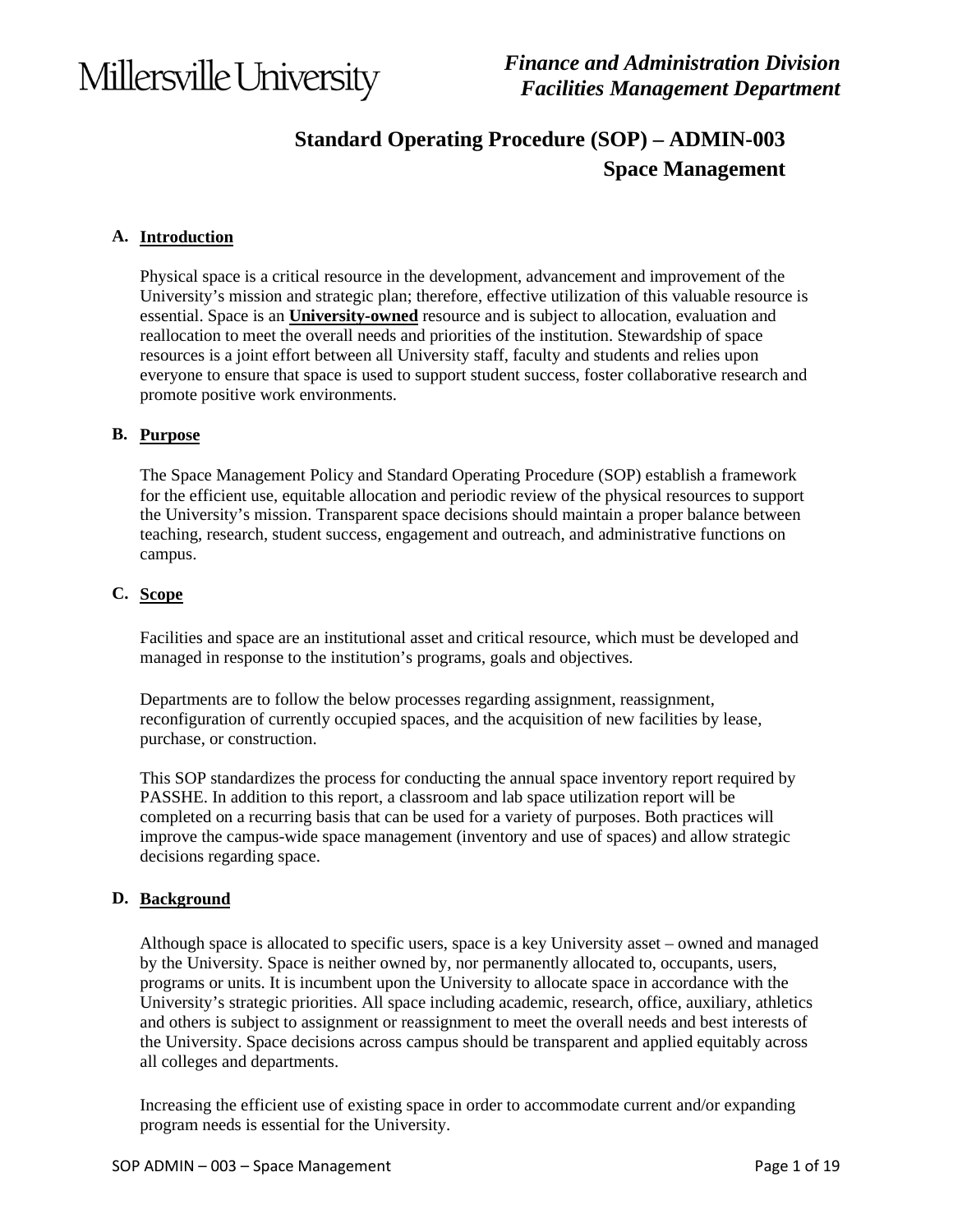### *Finance and Administration Division Facilities Management Department*

Standards related to space sizes, occupancy and programmatic needs can be found in Pennsylvania State System of Higher Education Facilities Manual Volume VI-B Space Guidelines.

The Institute of Education Sciences (ies) Postsecondary Education Facilities Inventory and Classification Manual (FICM) current edition will is the basis for room classifications. This manual is incorporated by reference and can be accessed at the link below. <https://nces.ed.gov/pubs2006/2006160.pdf>

In assessing the current space utilization, several themes emerged that impact and effect the University's ability to fully optimize space use.

- Informal practices for space allocation
- Responding to urgent demands without thorough planning
- Scheduling without accountability to meet certain utilization thresholds (e.g., classroom utilization and seat usage)

Challenges arise in four areas due to the misalignment of responsibility and accountability:

- The lack of "price" leads to a perception that space is a free commodity which tends to lead to overconsumption of space (stated differently, weak incentives to optimize the use of space).
- The lack of policy and procedures to allocate space often results in units believing that they retain "ownership" of space that is no longer needed just in case a future need arises.
- The lack of a collaborative committee that reviews and recommends the highest and best use for University spaces.
- A culture of ownership of "departmental" space rather than one of "departmental" stewardship of University space.

#### **E. Responsibilities**

- 1. Vice Presidents:
	- a. Manage and allocate space within their area of responsibility
	- b. Identify space requirements and changes to support current and future initiatives and programs
	- c. Review, approve, and recommend funding for reconfigurations/renovations in the facilities assigned to their departments
	- d. Review and submit the Space Request Form (Appendix A) to the Facilities Management Department (FMD)
- 2. Vice President for Finance and Administration (VPFA) or his/her designee:
	- a. Act as the Cabinet champion for the Space Management issues
	- b. Determine funding for space requests by either validating the funding recommendations or identifying another fund source
	- c. Resolve complaints or waivers from this procedure
- 3. Provost and Vice President for Academic Affairs or his/her designee:
	- a. Allocate the priority assignment rights to classrooms to ensure consistency with the individual academic departmental needs for instructional space

4.

- 5. Registrar:
	- a. Ensure classroom registration information is updated in classroom scheduling application (currently AdAstra) by the end of Add/Drop period.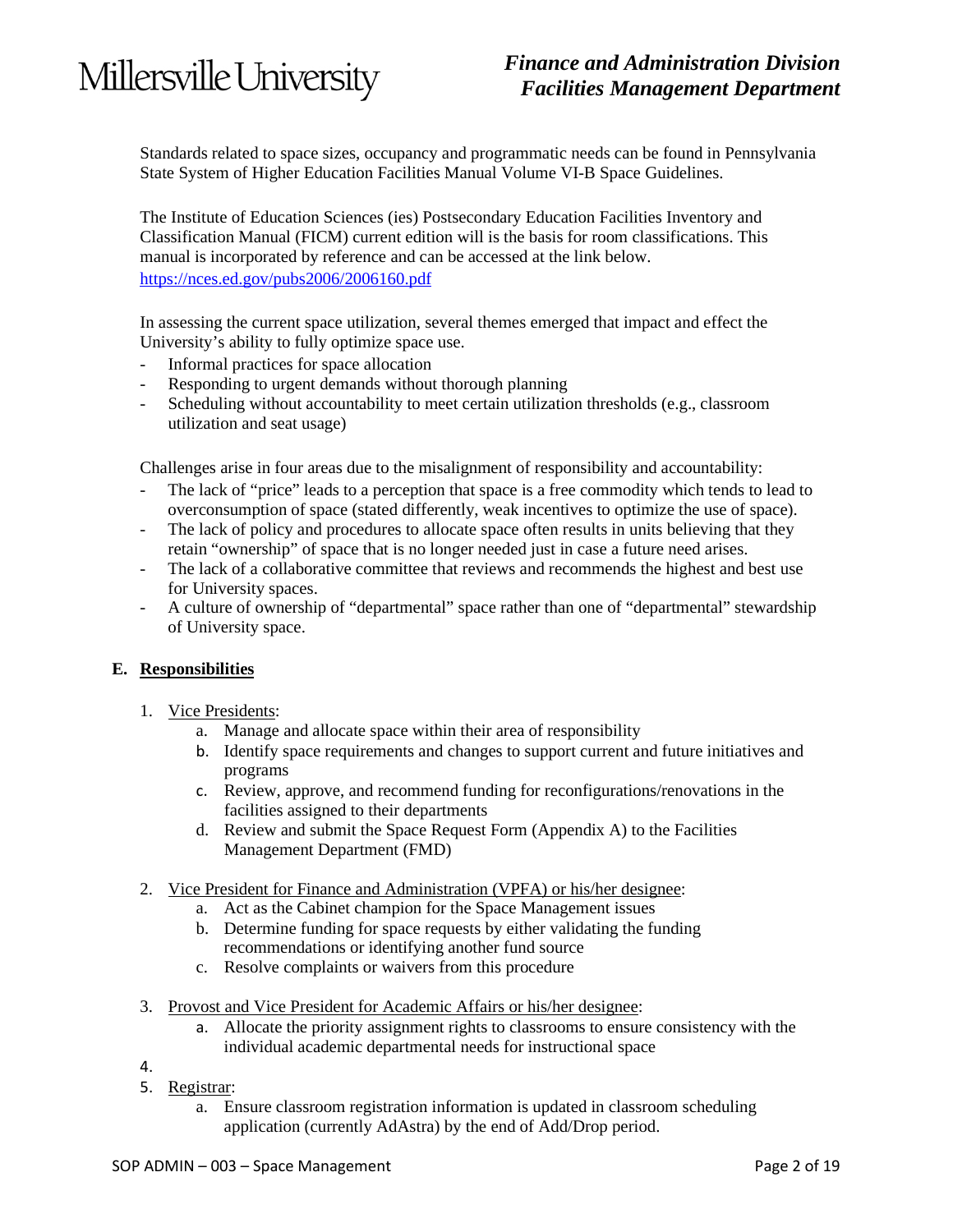### *Finance and Administration Division Facilities Management Department*

- 6. Space Management Committee:
	- a. The Space Management Committee (SMC) is comprised of members from various campus constituents that embody a holistic view of University space resources and advises the President regarding space planning and management decisions.
	- b. SMC serves as an advisory to the President and is responsible for:
		- i. Developing plans that promote stewardship of all University space resources including academic, athletic, auxiliary, administrative and research spaces;
		- ii. Ensuring that such plans align with the University Strategic Plan, Academic plans and initiatives, Campus Facilities Master Plan and other pertinent plans;
		- iii. Prioritizing space resources for institutional needs;
		- iv. Reporting on various space studies and provides recommendations to the President regarding University spaces
	- c. To have integrative and collaborative space management practices on campus, the Space Management Committee members are as follows:
		- i. Assistant Vice President for Facilities Chair
		- ii. Associate Provost for Academic Administration
		- iii. Dean of College of Arts, Humanities and Social Sciences
		- iv. Dean of College of Business
		- v. Dean of Education and Human Services
		- vi. Dean of Science and Technology
		- vii. Associate Vice President for Finance and Administration
		- viii. Associate Vice President for Student Affairs and & Enrollment Management
		- ix. Assistant Vice President for Advancement
		- x. Director of Network & System Services
		- xi. Director of Athletics
		- xii. Directors of Safety and Environmental Health
		- xiii. Student Government Representative
		- xiv. Staff Support Facilities Management Department
	- d. If individuals are not able to attend a meeting, they could provide input via email or send a representative to the meeting on their behalf.
	- e. Review and make recommendations regarding requests that involve significant alterations, major re-assignments or functional changes in space(s)
	- f. Review requests for major assignment and re-assignment of physical space(s)
	- g. Use Appendix D for evaluating requests
	- h. Periodically review overall facility utilization, transfers between assigned units, major changes in space usage, modifications that involve major capital investment and space vacated to ascertain program needs and efficiency of current utilization
	- i. Make recommendations to the Capital Planning Committee for major capital projects from a space management perspective
	- j. Identify opportunities to increase utilization of current space
	- k. Develop specific procedures regarding scheduling, assignment and utilization of instructional space
	- l. Review the Classroom and Laboratory Utilization Report
	- m. Review and approve the annual space inventory submission to PASSHE
- 7. Assistant Vice President for Facilities:
	- a. Charged with the stewardship of all campus spaces
	- b. Review, maintain and analyze spaces to assist the President, SMC and others on how best to utilize space resources in an efficient yet flexible manner
	- c. Serve as a professional resource regarding space assets on and off campus
	- d. Manage the space inventory database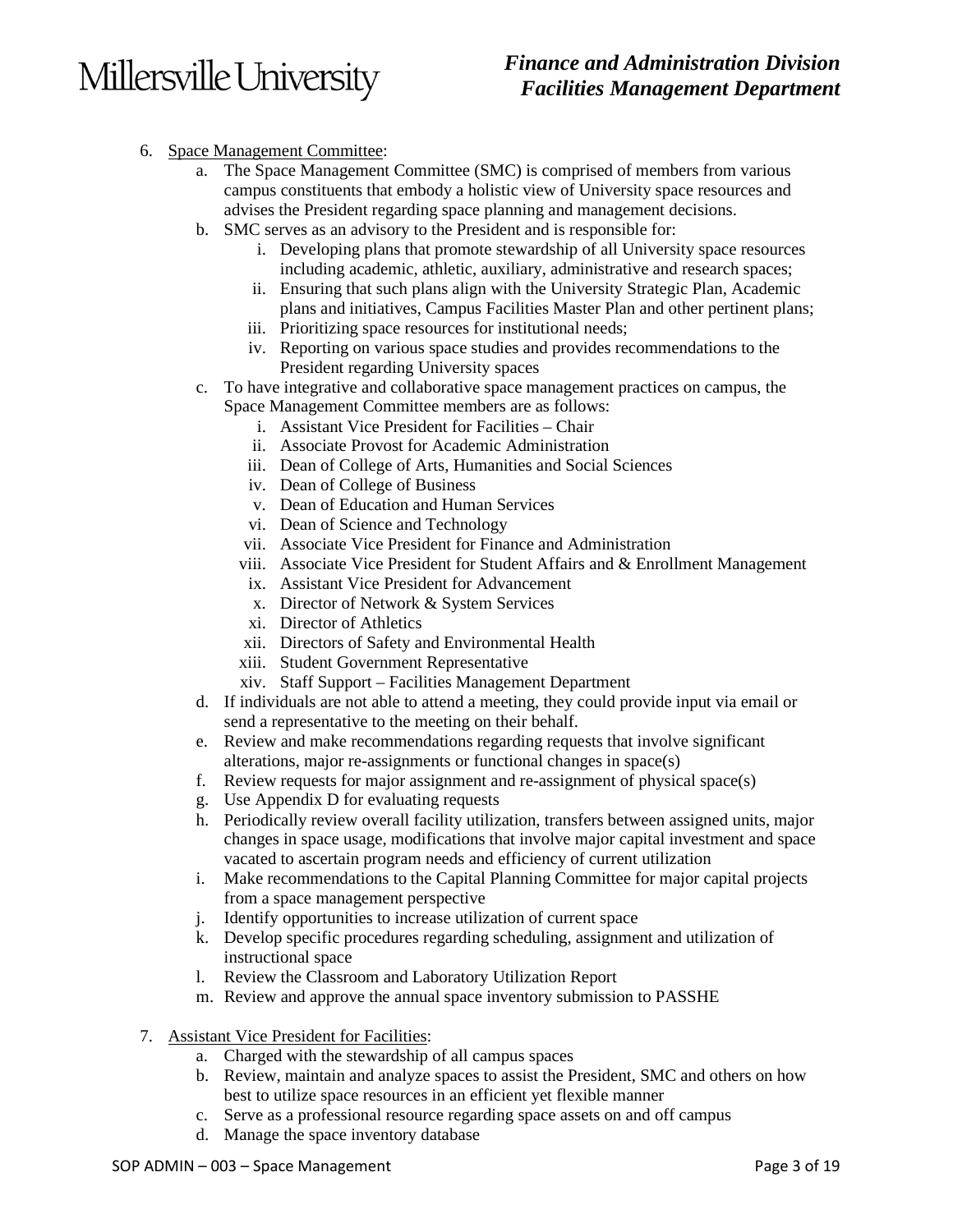### *Finance and Administration Division Facilities Management Department*

- e. Manage the space request process
- f. Facilitate an annual space survey and conduct space audits
- g. Support campus moves
- h. Provide accurate and timely space inventory and utilization reports to inform decision makers about short- and long-term space needs
- i. Provide historical data and analyses as requested/needed
- j. Identify available space resources
- k. Provide conceptual layout options
- l. Ensure alignment with Strategic Plan, Campus Facilities Master Plan and other pertinent plans, studies, reports and initiatives
- m. Support the implementation of approved and funded space requests
- n. Monitor the University's inventory of classrooms to ensure sufficient academic spaces are available to meet the instructional mission of the University
- o. Prepare the Classroom and Laboratory Utilization Report
- 8. Dean/Director/Department Head:
	- a. Use the Space Request Form (Appendix A) for requesting additional space
	- b. Ensure all available information is forwarded so an informed decision can be made
	- c. Be open to potential options that the SMC may present
	- d. Identify any major equipment procurement that may require facilities modifications (additional space, mechanical, electrical or plumbing connections, etc.)
	- e. Inform FMD of any moves or changes in room usage
	- f. Inform FMD of any spaces vacated and/or underutilized
	- g. Complete the Annual Space Inventory form any changes to space that occurred over the last reporting cycle
		- i. Refer to Appendix B for further instructions on conducting the space inventory.
- 9. Building Monitors:
	- a. Identify possible open spaces or underutilized spaces within a building
	- b. Provide recommendations on potential space solutions
	- c. Do not have the authority to allocate space within their assigned buildings
	- d. Process key requests for approved space requests
	- e. Assist with compiling the Annual Space Inventory worksheet
- 10. Purchasing Department:
	- a. Review purchase requests that may have a facility and/or IT component
	- b. Forward these requests to FMD and/or IT for review and approval
- 11. Sponsored Programs & Research Administration:
	- a. Review grant proposal to ensure that grants incorporate facilities and IT component costs
	- b. Request assistance from FMD and IT for assistance and comment as needed

#### **F. Space Request Process**

- 1. The following process shall be used to request additional space allocation or make modifications to an existing allocated space.
- 2. Appendix A is the Space Request Form which needs to be fully completed.
	- a. Requester contact information
	- b. Justification for the additional space (program growth, staffing increase, new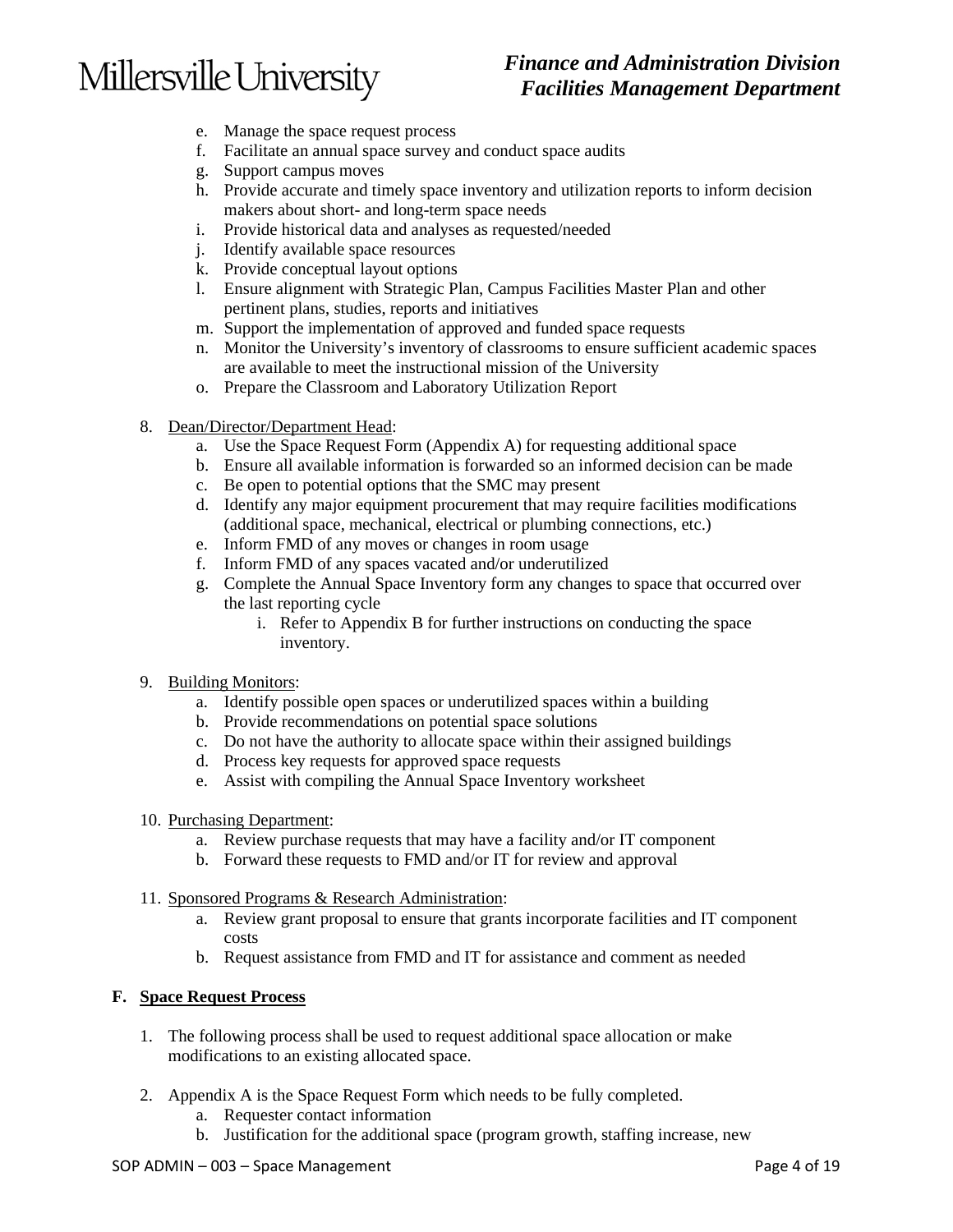### *Finance and Administration Division Facilities Management Department*

pedagogy, new technology, new equipment, etc.)

- c. Potential location(s) for additional space
- d. Description of any special needs
- e. Available funding for any improvements
- f. Safety and health requirements
- g. Specialty spaces needs for programs
- h. Adjacency or unity of programs
- i. Accessibility of space
- j. Cost/benefit
- k. Faculty recruitment/retention
- l. Urgency of need
- 3. Appendix C is a flow chart for the space request process as defined below.
	- a. Step 1: The user completes and submits a Space Request Form to their Director/Department Head.
	- b. Step 2: The Director/Department Head reviews and forwards approved requests to the Facilities Management Department (FMD) for further processing.
	- c. Step 3: FMD will determine if the request is a Space Change, Minor or Major Renovation Request.
	- d. Step 3a: If the request is a Space Change, FMD will consider the request approved and move forward with the project.
	- e. Step 3b: If the request requires a Minor Renovation, the request will be further developed and added to the SMC meeting agenda.
	- f. Step 3c: If the request requires a Major Renovation, additional information will be needed. Upon receipt of this information, the request will be added to the SMC meeting agenda.
		- i. Major renovations may require Capital Planning Committee review to ensure it aligns with other University initiatives.
		- *\* The different space request classifications are further defined in paragraph 4 below.*
	- g. Step 4: FMD will upload the request and supporting documents to the SMC Team Site which will be reviewed and prioritized during the SMC meeting.
	- h. Step 5: SMC reviews all space requests and provides recommendations for the President's decision. Below are some guiding principles.
		- i. Campus departments and programs should be allocated spaces that are designed and constructed to be consistent with the intended use.
		- ii. The objective is to match appropriate users to existing space attributes (e.g. researchers to research labs instead of instructional labs; or offices to be used as offices instead of storage).
		- iii. Conference rooms may be used for instructional use when required by ADA requests or in severe instances such as a shortage of instructional classroom spaces.
		- iv. The goal is to optimize campus resources and reduce the need to continually renovating spaces into other uses.
		- v. Conversion of existing space to other uses/occupancies requires review and approval.
		- vi. Review requests from a campus‐wide perspective for the most appropriate solutions, which may be outside the traditional space use of the unit.
		- vii. Entertain proposals to repurpose existing space to address a new need.
		- viii. Consider the impacts of space requests such as significant alteration/construction, change of occupancy, FICM code change (change of use), or change in shared spaces.
	- i. Step 6: Recommendation are forwarded to President for final decision.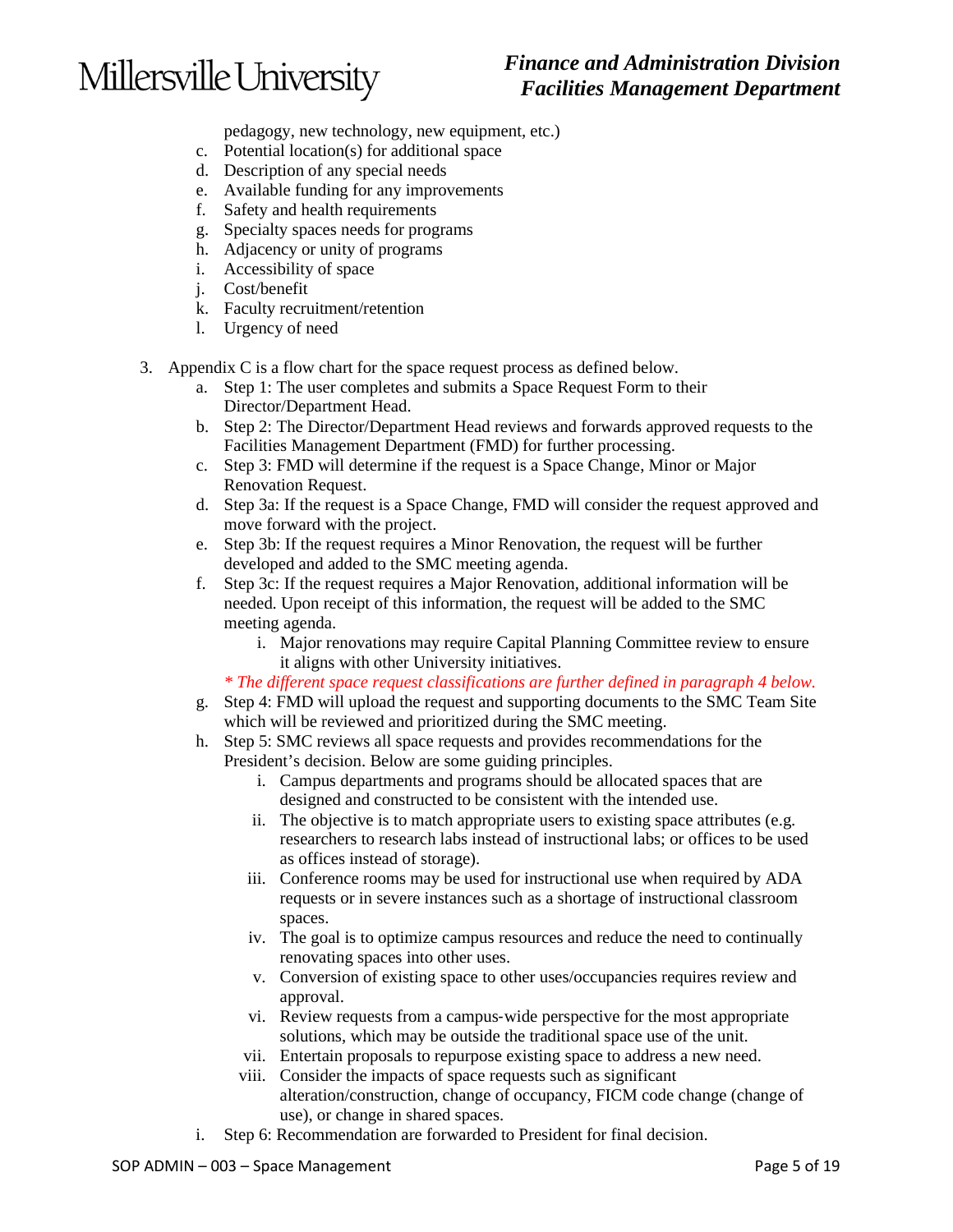### *Finance and Administration Division Facilities Management Department*

- j. Step 7: Funding for approved projects will be coordinated with appropriate parties.
- k. Step 8: Projects will be designed and/or constructed.
- 4. Categories of space requests are as follows:
	- a. Space Change: Request is processed as a Space Change if **all** the following criteria apply:
		- i. The amount of space allocated remains constant.
		- ii. The space remains allocated to the same department or office.
		- iii. The space request does not change the space classification.
		- iv. The department or office will fund any and all costs associated with the space change request provided it was an unplanned/unfunded renovation.
		- v. The cost estimate for the renovations is less than \$50,000 and does not require any design or permit.
		- vi. The classification is intended to expedite Space Changes requests and be more responsive to the campus community.
		- vii. Example: An individual retires and the next senior tenured individual relocates to the vacated office.
		- viii. Example: Department has surplus operating funds and wants to upgrade space aesthetics (painting and flooring) prior to scheduled renovation.
		- ix. Example: Office is converting space with furniture transition from traditional stand-alone desk systems to cubicle system.
	- b. Minor Space Renovation: Request is processed as a Minor Space Renovation if **all** the following criteria apply:
		- i. The change in allocated space does not exceed 1,000 sf to include common areas and circulation.
		- ii. The space request does not change the space classification.
		- iii. The cost of renovation is funded from department, division or other University fund source. In other words, funding is not needed for this space request.
		- iv. The cost estimate for the renovations is less than \$100,000 and does not require design or permit.
		- v. No capacity change of an instructional space. For example a project that removes seats from an classroom for storage units or display cabinets.
	- c. Major Space Renovation: Request is processed as a Major Space Request is **any one** of the following apply:
		- i. The change in allocated space exceeds 1,000 sf to include common areas and circulation.
		- ii. The space request changes the space classification.
		- iii. The cost of renovation is unfunded. In other words, funding is needed for this space request.
		- iv. The cost estimate for the renovations is more than \$100,000 or requires a design or permit.
		- v. The capacity of an instructional space is changed.
- 5. Appendix D is the criteria used to evaluate space requests.
- 6. FMD will refine the scope of the space request and obtain a rough construction estimate (minor, major and capital costs). Funding of the space request may be:
	- b. Submitted on the annual Repair and Renovation project request
	- c. Funded by department carry over or other operating funds
	- d. Approved for plant funding outside the normal cycle if determined to be a University strategic initiative or correct a major safety issue
	- e. Funded via other sources (donor, grant, etc.)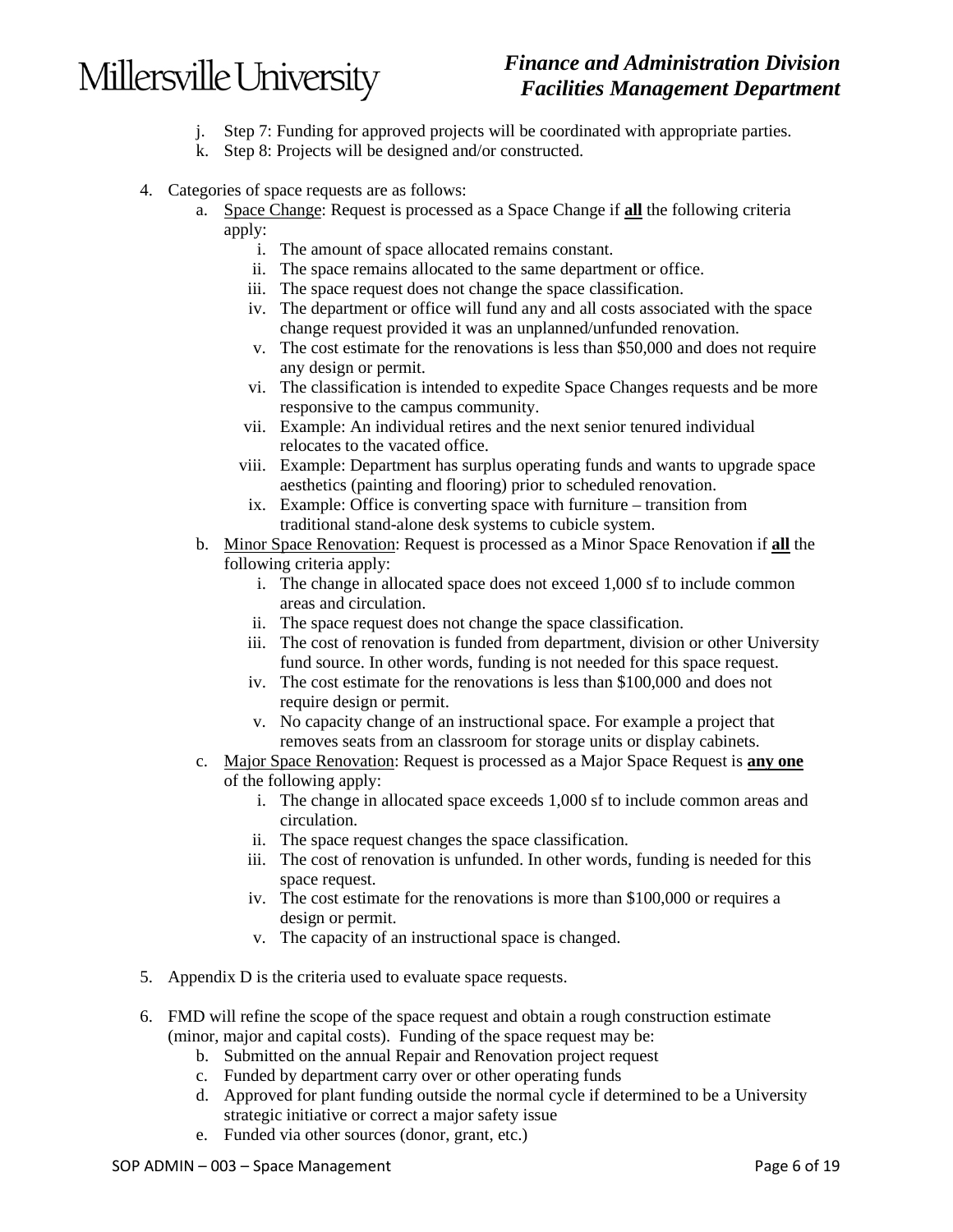### *Finance and Administration Division Facilities Management Department*

- 7. FMD will evaluate all requests including an audit of currently assigned space to verify that space cannot be identified within the existing assignment.
	- a. The requesting department/individual may need to provide clarifying information during this evaluation process.
- 8. If potential space(s) have been identified, FMD will contact the affected department(s) about possible reallocation of space. A meeting may be scheduled with requester and affected department(s) to better understand the request and impacts.
	- a. This notification process is critical for the transparency in space management.
	- b. These meetings are not meant to imply a decision has been made. The meeting is needed to identify the pros and cons of the request so the SMC can make an informed recommendation to the President.
- 9. If the request cannot be satisfied with existing space on campus, the request will be placed on hold until an acceptable space becomes available. This hold will not exceed two years. After two years, the request must be resubmitted to validate the continual need for the additional space.
- 10. When a space is vacated, FMD will contact all parties that have expressed interest in the specific space or have an need for additional space. If two competing needs exists for the same space, the SMC will convene to prioritize the requests and submit the recommendation to the President for final decision.
	- a. The requesting department will be afforded the opportunity to submit additional information to support their request if this case is encountered.
- 11. If no renovation or construction funding is required for the space request, any new directional and office signage will be the responsibility of the requesting department. The requesting department will also be responsible for any contracted moving costs.
- 12. If renovation or construction funds are required, the signage and moving costs will be included in the project budget.
- 13. Requesters and affected individual(s) may appeal FMD's recommendation at the SMC meeting and present their case to the committee for why a space should/shouldn't be allocated.
	- a. The VPFA will review and decide on all appeals.
	- b. This process will be completed prior to submitting proposals to the President for final approval.
- 14. SMC makes a formal recommendation to the President, who then makes the final decision regarding the space allocation.
- 15. Once the President's decision is made, FMD will post the decision on the SMC Team Site and send an email to the requesting department copying the appropriate dean, director or department head.

#### **G. Exemptions and Expedited Reviews**

1. Minor alterations such as installing partitions, setting up cubicles or aesthetic upgrades (painting and flooring) to improve spaces without changing the space classification are exempt from SMC review as discussed above. Similarly, minor occupancy changes including office allocations may be exempt from SMC review. Such changes shall first be reported to FMD to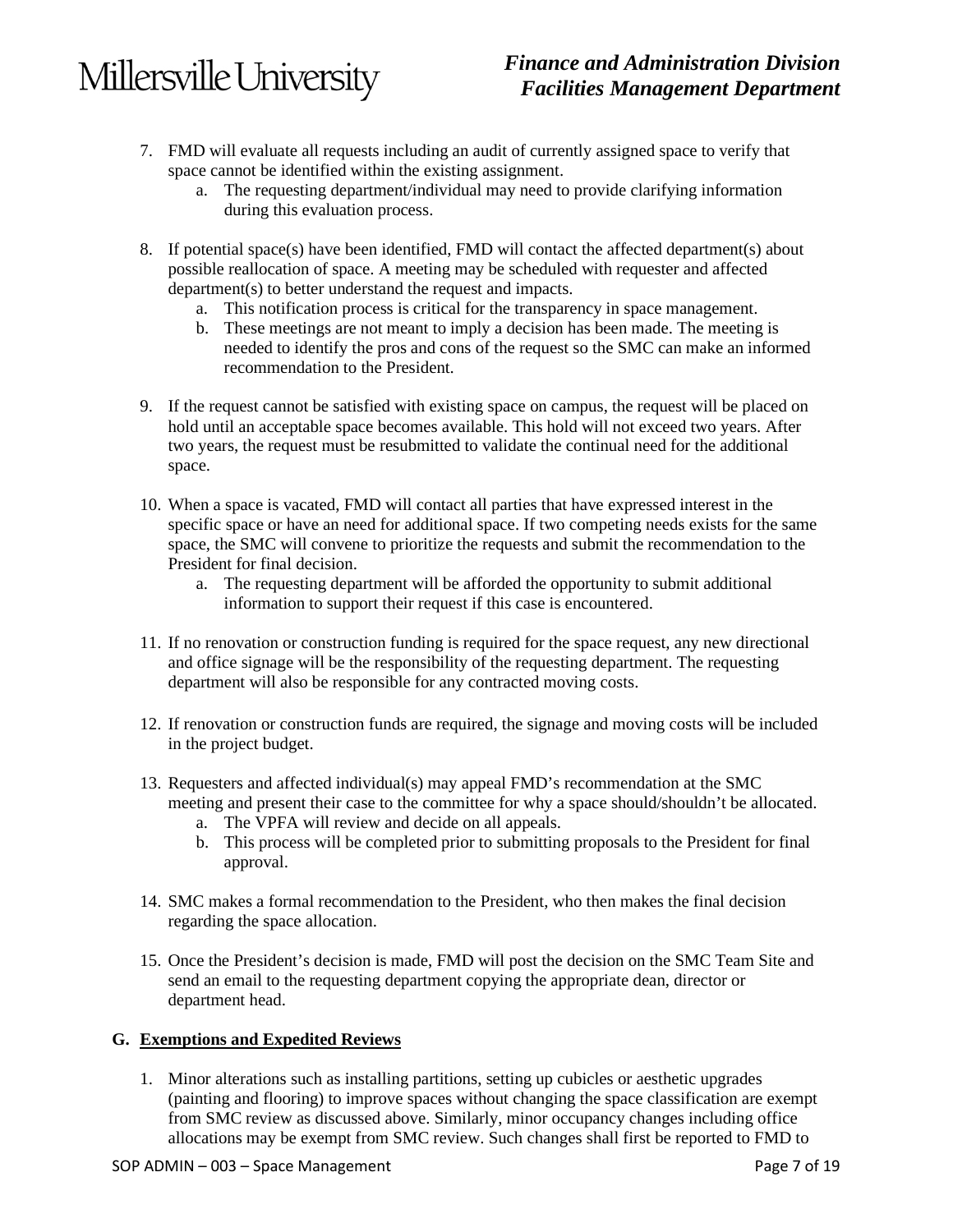### *Finance and Administration Division Facilities Management Department*

determine whether such a request meets the criteria for an exemption and expedited implementation.

- 2. FMD when delegated or directed by the President may approve minor alternations and minor occupancy changes. Such exemptions include office allocations and lab assignments when all parties including deans representing the affected departments have been informed of the changes in space allocation. FMD will report the exemptions and expedited reviews to SMC at the next regularly scheduled meeting for the record.
	- a. The intent of this section is to streamline projects that impact staffing assignments, recruitment actions or urgent/time sensitive initiatives. If multiple requests are made for the same space, the SMC will review the request and forward recommendation(s) to the President.
- 3. In the event of an emergency or; when the health, safety or welfare of individuals are jeopardized; or when an ADA request is made that requires immediate attention, FMD in conjunction with the Vice President for Finance and Administration may allocate space on a temporary basis to alleviate the emergency and relocate individuals to remedy the hazardous issues caused to the respective space.
	- a. SMC will make recommendations for a permanent solution at the next regularly scheduled SMC meeting if warranted or if the hazard or emergency has not been resolved.

#### **H. Periodic Review and Evaluation**

- 1. Periodic Review: A complete and accurate space inventory is foremost to effective space planning and management. Space inventory includes a periodic review of space allocations, actual space use, and occupancies reconciled with institutional priorities. Building audits may be performed as necessary to ensure space is being used as it was intended and in the most efficient manner.
- 2. Space Utilization: The recurring assessment of classroom and lab space is essential to understand how efficient or inefficient that the University academic spaces are used. This report allows an institution to minimize space operating costs by maximizing the use of existing space. For example, sophisticated research space is costly to construct and operate. Accordingly, use of such space for more mundane uses is not cost-effective. If laboratory space is being used for storage, and more instructional or research laboratories are needed, clearly it would be less costly to construct storage space and use the expensive laboratory space for its original purpose as long as other factors – such as proximity, access, and control of space – make it practical. Similarly, most other space could be evaluated for suitability of use and fit.
- 3. Space Allocation Guidelines: PASSHE Space Guidelines identify targeted utilization rates for classroom/lab usage and seat occupancy. These rates are listed in the table below.

| <b>Room Category</b> | Time Use Target        | <b>Seat Use Target</b> |
|----------------------|------------------------|------------------------|
| Classroom            | 75% (37.5 hours/week)  | 67%                    |
| Laboratory           | $46\%$ (23 hours/week) | 70%                    |

4. Room Size Calculations: PASSHE Space Guidelines identify specific calculations for different types of rooms based on the FICM. Office room sizes are specifically identified in the table below based on the person assigned to the room.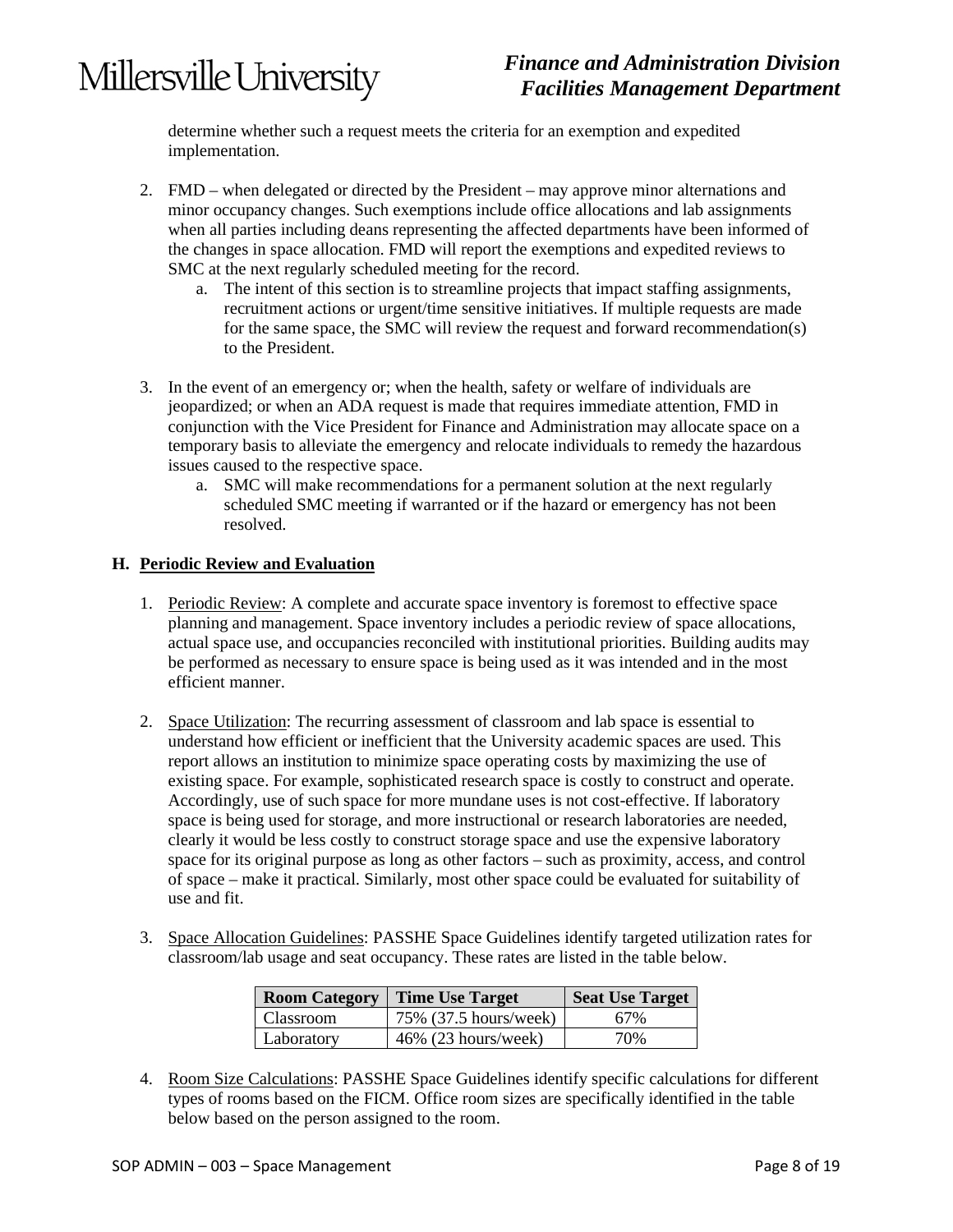### *Finance and Administration Division Facilities Management Department*

| <b>Room Category</b> | <b>Description</b>                     | <b>Space Allocation</b> |
|----------------------|----------------------------------------|-------------------------|
| 305/310              | <b>FTE</b> Faculty                     | 190                     |
| 315/320              | FTE Executive, Administrative, Manager | 190                     |
| 325/330              | FTE Clerical and Secretarial           | 150                     |
| 326/332              | Doctorate Student                      | 140                     |
| 335/340              | Student Worker, Graduate Assistant     | 120                     |
| 336/342              | Student Worker, Undergraduate          | 70                      |

- 5. Unoccupied or underutilized areas: Spaces allocated to a department may be unoccupied or underutilized.
	- a. These spaces may be held by the department for a period of 90 days when a hiring request has been submitted.
	- b. Instructional labs and classrooms shall be deemed underutilized if they do not meet target utilization rates in two consecutive semesters or a total of two semesters within a four-semester period.
	- c. Research labs shall be deemed underutilized if they do not meet target utilization rates in one semester.
	- d. Conference Rooms shall be deemed underutilized if the space is not used at least 20 hours/week. If deemed underutilized, the conference could be converted to a meeting space which opens the room to the entire campus to include student clubs and organizations.
	- e. Spaces that are deemed underutilized may be reallocated, redesigned and/or reclassified to increase utilization; to promote stewardship of the space; and to address other University needs.
	- f. Units will be notified when a space is deemed underutilized to develop a plan to improve utilization. If utilization rates do not improve within one year after the plan has been implemented, the space may revert to the University space pool and may be classified as vacant upon SMC review. Appendix E provides some general guidelines for scheduling classrooms and laboratories.
	- g. Winter and Summer sessions are not considered in the above assessments.
- 6. Vacant Space: When a space request results in vacating a space, those spaces shall be entered the University space pool 30 days after it becomes vacant. This period allows FMD to inspect the area and make mandatory repairs. The process outlined in paragraph F will be followed when a vacant space is identified. SMC will forward the recommendation on the vacant space to the President.
- 7. Shared space is defined as sharing a room(s)/suite on the same floor within the same building between different departments/groups. Shared space may be split between floors or buildings but must contain staff from each different department within those spaces. When allocating or reallocating shared space by two or more departments or groups, all units sharing the space will be consulted prior to a final recommendation by the SMC. Space requests involving shared spaces will be given priority.
- 8. Lab spaces including both research and instructional shall be shared and do not belong to a specific principal investigator, faculty member or college/department. The goal is to help account for the ebb and flow of grant awards and funding cycles to improve collaboration as well as respond to shifting needs as funding changes.
- 9. When an ADA space request is made, FMD shall coordinate with the Office of Learning Services and the Director of Safety and Environmental Health to find spaces that meet ADA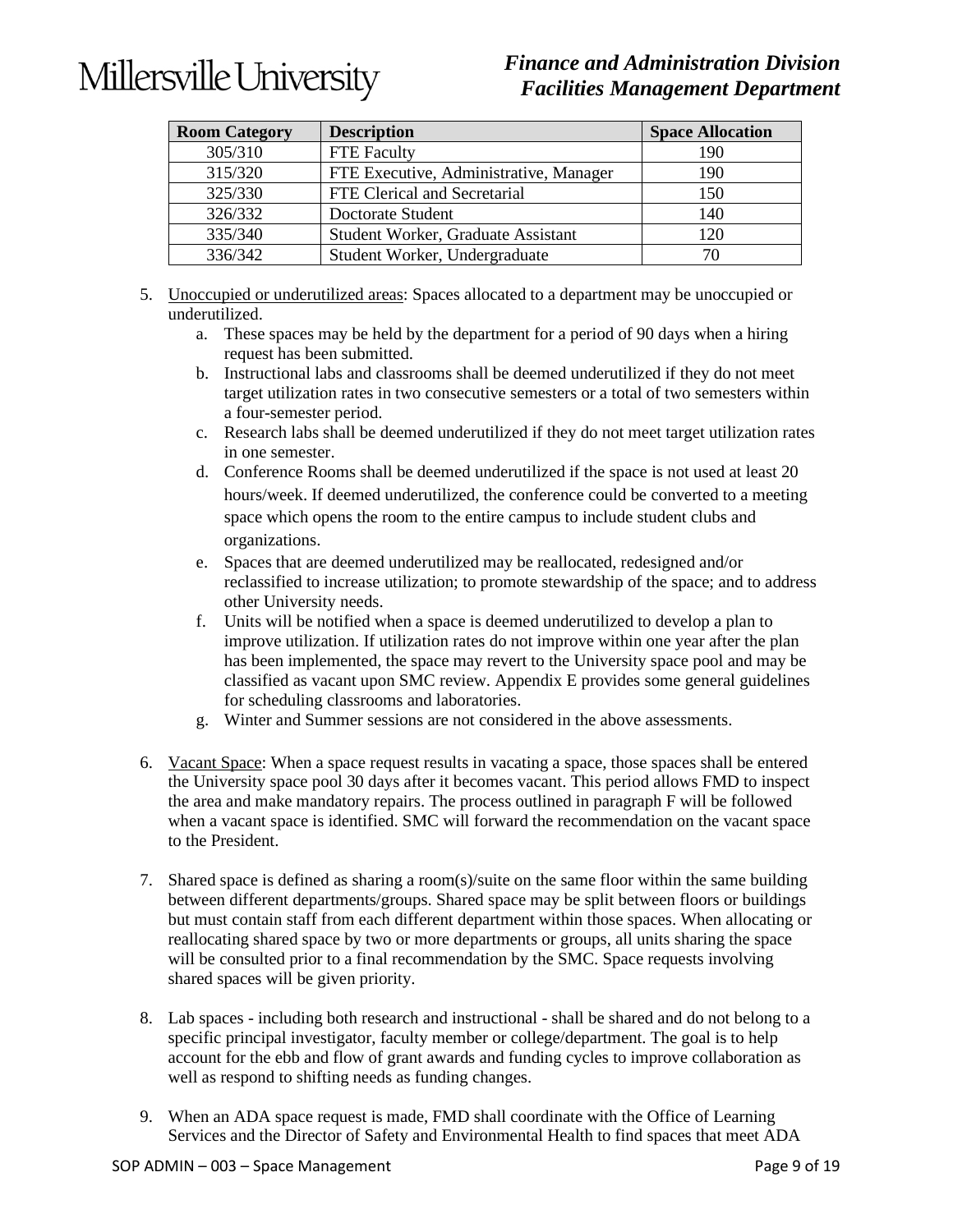### *Finance and Administration Division Facilities Management Department*

requirements within 30 days of the official request. FMD shall identify buildings that are ADA compliant and designate alternative space to be used for reasonable accommodations.

a. If an ADA office request will exceed six months, a long-term solution shall be identified to create compliant spaces.

#### **I. Facilities Inventory Process**

- 1. The space inventory is the official record of space assignments for the University. The inventory is maintained and updated annually by FMD. All department and offices are required to provide complete and accurate information regarding space occupancy and utilization.
- 2. The space inventory database will be used to obtain space utilization (space occupied by a school or department and utilization statistics) and how well individual departments needs are being met.
- 3. The University's room inventory is updated and submitted to PASSHE every February 1st. This inventory compiles square footage of all spaces categorized by the FICM classification.
- 4. In addition to this report, FMD also maintains a detailed room-by-room inventory of all spaces throughout campus.
	- a. The room inventory describes each space on campus including departmental assignment, size, location, room type, room classification, etc.
- 5. Each fall the Facilities Management Department will distribute a departmental room inventory to all academic and administrative departments, along with instructions indicating the procedures to use in updating the report. December  $1<sup>st</sup>$  is the last day to submit completed inventories and submittal to FMD for data entry, analysis and inclusion into the draft Fall Report. Appendix B provides details on the completion of this report.
	- a. It is imperative that the departments complete and report all scheduled academic activity in a classroom or a class laboratory. The departments should also record all informal class activities related to their courses.
- 6. Facilities Inventory Schedule
	- a. October 15: FMD disseminates complete departmental room inventory forms and instructions to the College Deans for distribution to their departments.
	- b. December 1: Departmental room inventory updates due back to the FMD.
	- c. December 15: Data input is completed, and a draft report is prepared.
	- d. January 15: Final update is approved by the Space Management Committee.
	- e. February 1: The Room Inventory Report is transmitted to PASSHE.

#### **J. Classroom and Laboratory Utilization Report**

- 1. The class scheduling software (currently AdAstra) will be used to generate a detailed space utilization data on classrooms and laboratories on annual basis.
- 2. This report identifies the classroom usage data and seat occupancy rates for the Fall and Spring semesters.
- 3. This analysis provides critical information so the University can use its space in the most efficient, effective manner.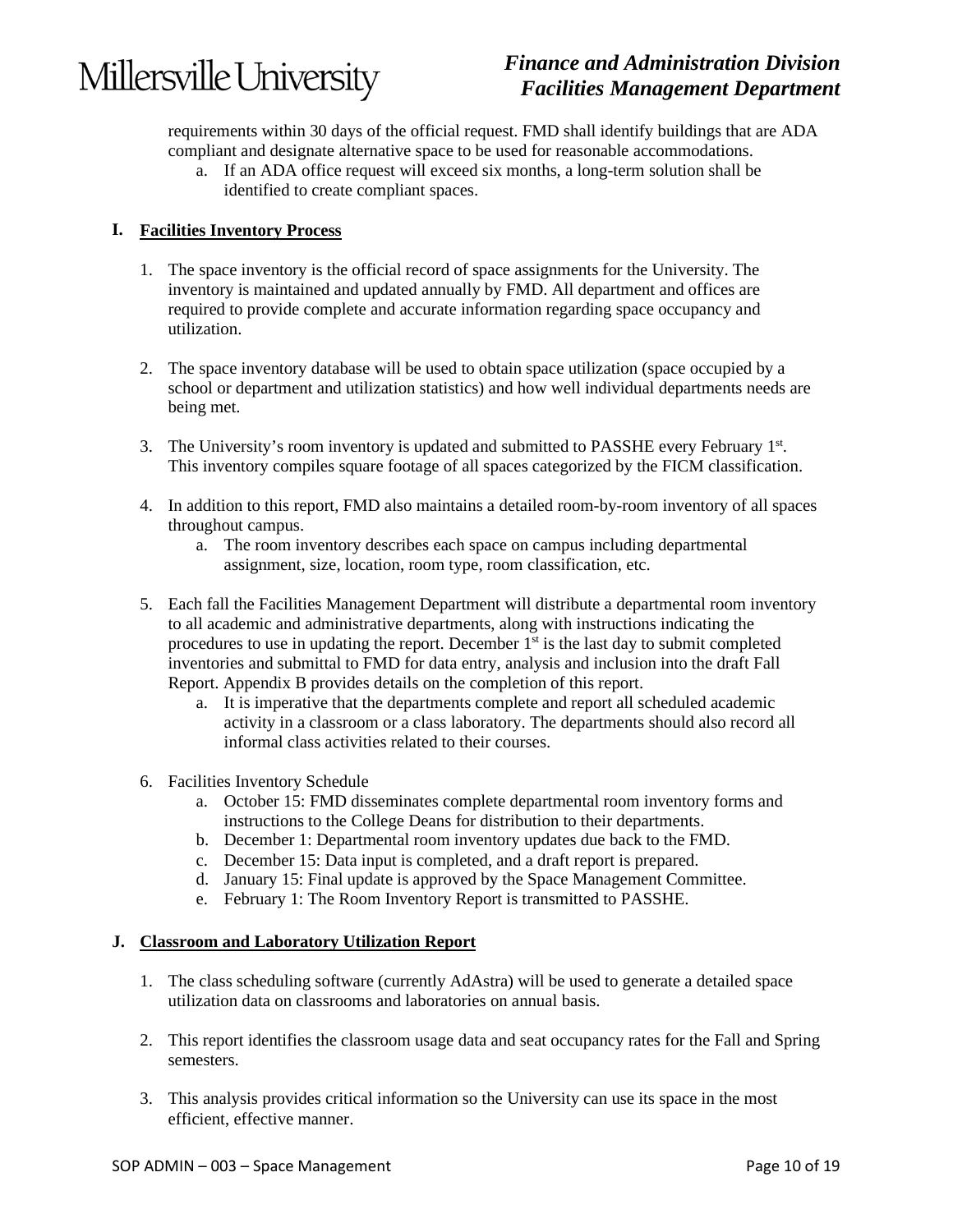### *Finance and Administration Division Facilities Management Department*

- 4. The Classroom and Laboratory Utilization Report helps identify space requirements for the University and is used to:
	- a. Justify capital investment in construction projects
	- b. Indicate space needs for departmental programs/curriculum
	- c. Support budgetary presentations and project requests
	- d. Identify the most popular size of classroom so future projects may consider creating more of these high use spaces
	- e. Ensure that the high use spaces are renovated more often (aesthetics, furniture, IT, etc.) to provide the best learning environment for our students
	- f. Reallocate underutilized classrooms and lab space to accommodate growing programs
	- g. Recommend consolidating evening classes to fewer buildings while placing the other buildings in an unoccupied mode.
		- i. The unoccupied mode is also referred to nighttime setbacks. The mechanical systems are programed to reduce the heating or cooling of a building during evening hours. This sustainable initiative conserves energy; saves energy costs; and ultimately reduces the cost to our students.
- 5. The following benchmarks will be used for initiating the process for creating additional classroom assets.
	- a. If the weekly use of a room is 42 hours/week for a classroom (28 hours/week for labs), FMD will assess the need for one or more additional classrooms or recommend alternate locations or class scheduling changes.
	- b. If the weekly use of a room is 46 hours/week for a classroom (32 hours/week for labs), FMD will begin planning/design for additional classrooms. This planning and design process will address the size, seating capacity, style, furniture, configuration, and location based on input from faculty and compared with the industry trends and instructional pedagogies.
	- c. If the weekly use of a room is 50 hours/week for a classroom (36 hours/week for labs) of a specific size or style of classroom or lab, FMD will recommend converting other underutilized spaces to accommodate this demand.
- 6. For reference purposes, the PASSHE utilization rates for classrooms and laboratories are copied below.

| <b>Room Category</b> | <b>Time Use Target</b> | <b>Seat Use Target</b> |
|----------------------|------------------------|------------------------|
| Classroom            | 75% (37.5 hours/week)  | 67%                    |
| Laboratory           | $46\%$ (23 hours/week) | 70%                    |

#### **K. Campus Moves**

- 1. All campus moves shall be coordinated with FMD to ensure accuracy of the space inventory database to include the occupancy and use of all spaces.
	- a. Refer to the FMD website for accessing the Campus Move Request Form.
	- b. Any contracted moves must also be coordinated through FMD by submitting the Campus Move Request Form.
- 2. Once a campus move has been coordinated, the Building Monitor can submit the appropriate key requests for the new spaces.
- 3. If the space request is considered a minor or major renovation or part of a capital construction project, the moving and signage costs will be included in the project budget. For space change requests, the requesting department or office is responsible to fund the moving and signage costs.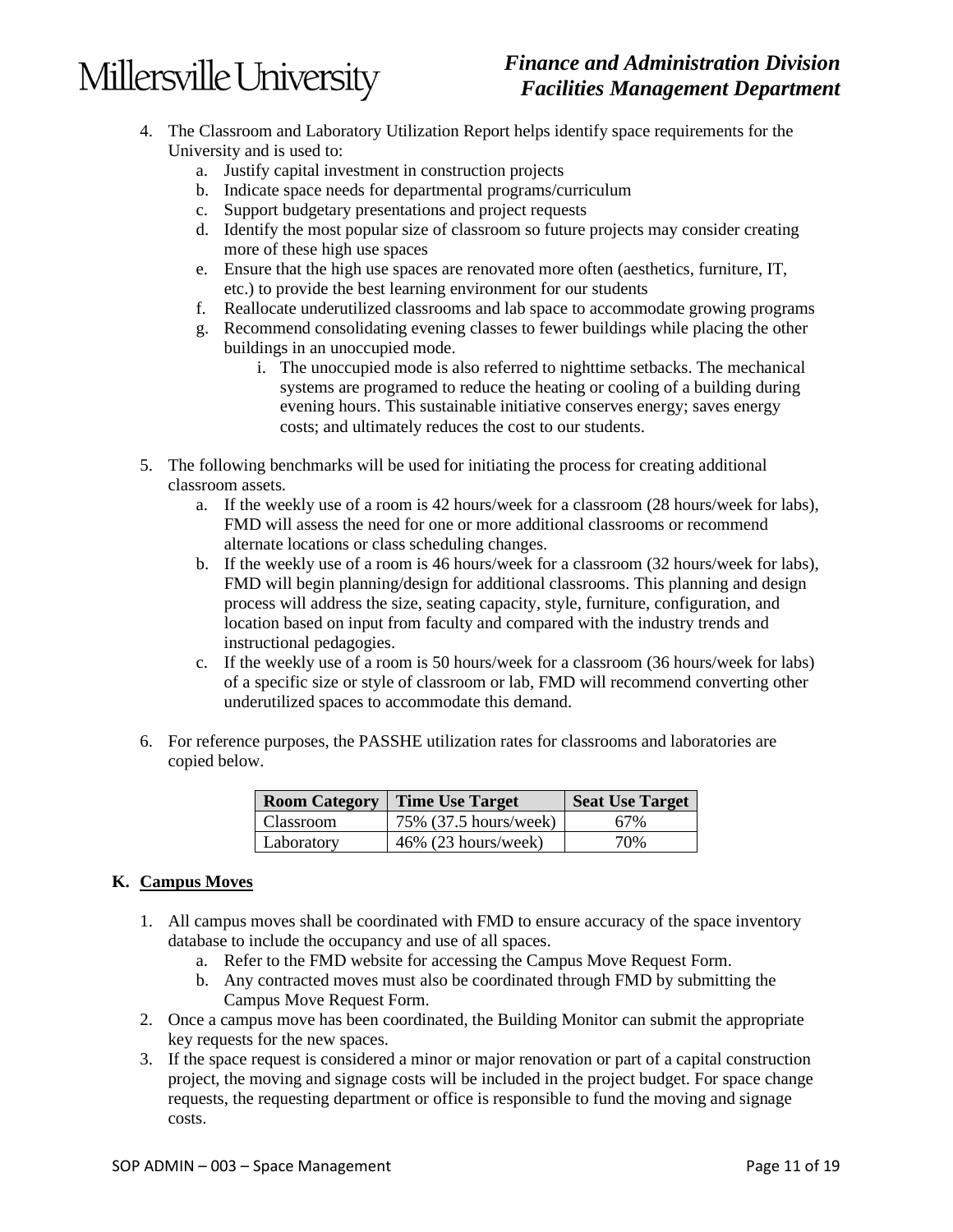### *Finance and Administration Division Facilities Management Department*

#### **L. Misuse of Space Resources**

- 1. The goal is to optimize University space to improve the student experience. Spaces which do not comply with the approved usage may be subject to reallocation. Colleges and departments that do not follow the approved uses may be subject to reallocation.
	- a. For example, if a space is approved for offices but is then used for conference space or storage, the result may be reallocation to a different department that needs office space.
	- b. PASSHE Space Standards and Target Utilization Rates will be used to ensure spaces meet the intended and approved uses.
- 2. Office Space Misuse: Shuffling or moving temporary staff into and out of office spaces to make spaces appear as if they are occupied may result in future space decisions being delayed or suspended.
	- a. Additionally, unauthorized construction such as building floor-to-ceiling cubicles, constructing or removing a wall (including fence/cages), or other similar construction practices may result in delayed or suspended space decisions.
	- b. In severe instances, reallocation of space may be deemed appropriate.
- 3. Conference Space Misuse: Units and individuals including student groups that do not properly clean up and restore conference spaces may lose conference room privileges.
	- a. Similarly, if patterns of non-compliance (failure to utilize the central scheduling software) emerge, units or individuals may lose reservation privileges.
- 4. Research Space Misuse: Research spaces that do not comply with safety standards or are in violation of compliance issues and/or the Office of Safety and Environment Health or Risk Management will have 60 days to correct all safety and compliance violations from date of notice.
	- a. Research spaces may be reallocated if items have not been corrected within 60 days.
	- b. Immediate action may be required for severe safety issues.

#### **M. Appendices**

Appendix: A. Space Request Form

- B. Space Inventory Guidance and Worksheet
- C. Space Request Flow Chart
- D. Space Request Evaluation Criteria
- E. Classroom and Laboratory Scheduling Guidelines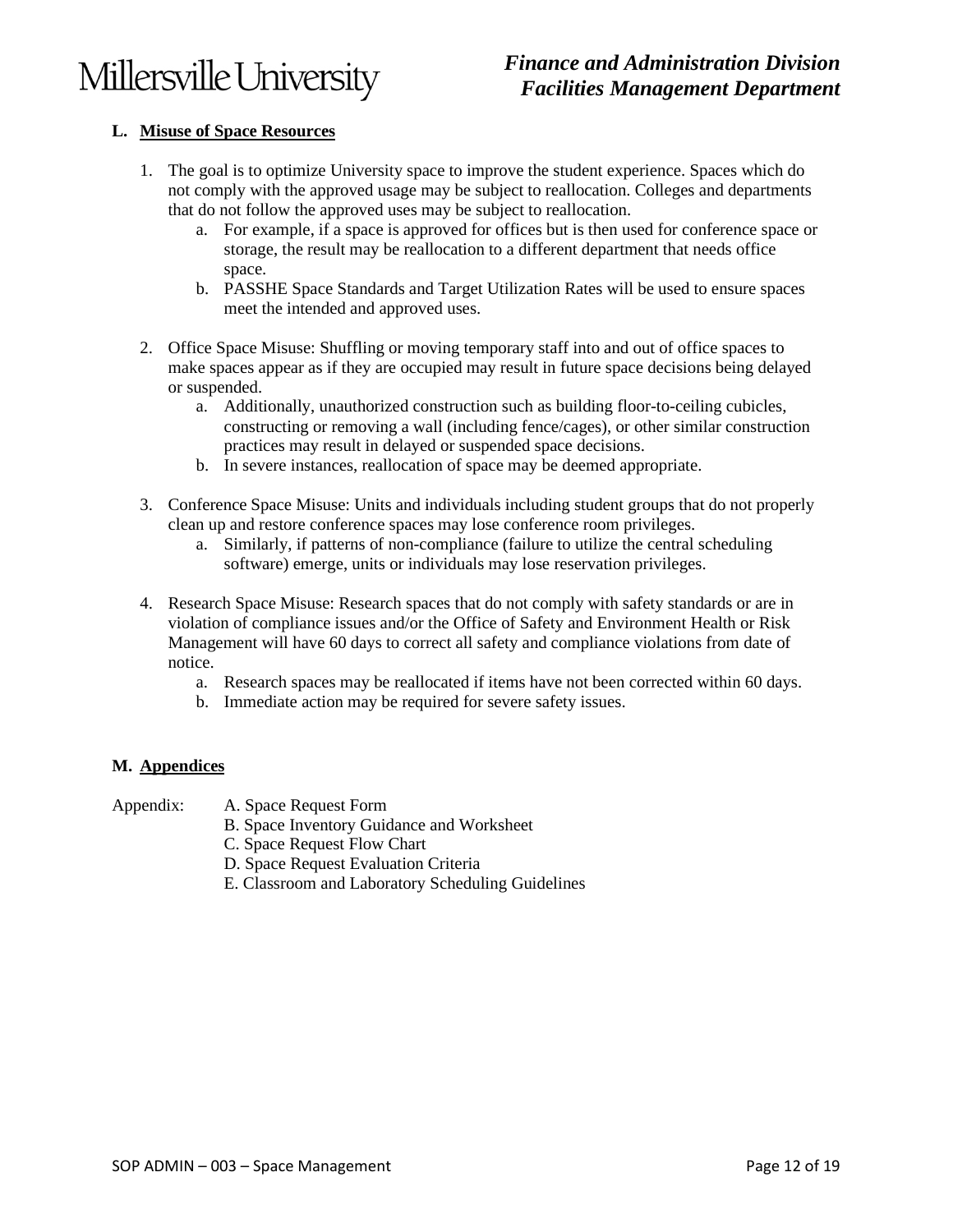*Finance and Administration Division Facilities Management Department*

## **APPENDIX A: SPACE REQUEST FORM**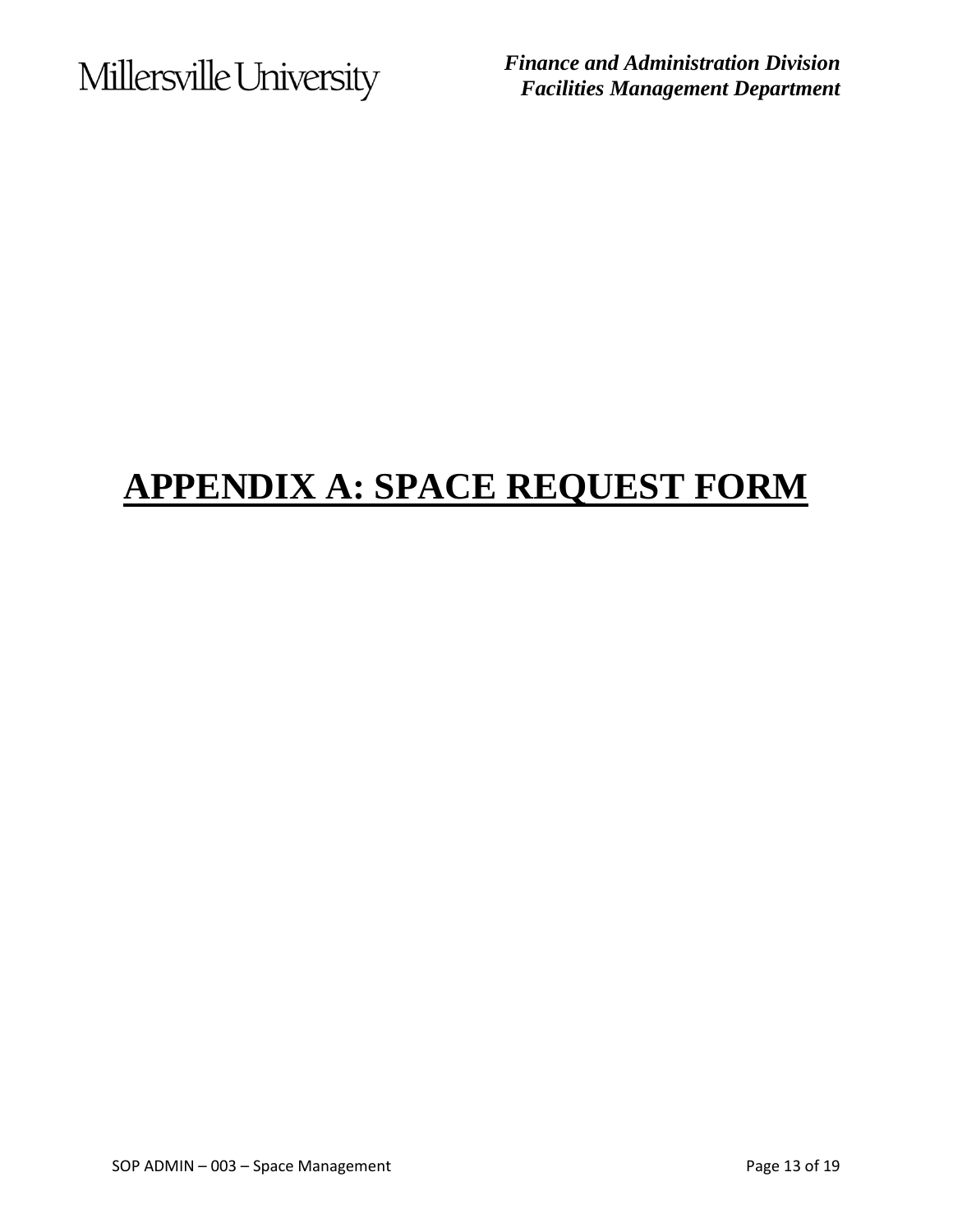

### **Space Request and Renovation Request**

**Space Request # \_\_\_\_\_\_\_\_\_\_\_\_**

|                                                                                                                                                                                                                                                                                                                                                                                 |                                                                                                                                                                                                                     | <b>Assigned by FMD</b>                                                                                                                                       |
|---------------------------------------------------------------------------------------------------------------------------------------------------------------------------------------------------------------------------------------------------------------------------------------------------------------------------------------------------------------------------------|---------------------------------------------------------------------------------------------------------------------------------------------------------------------------------------------------------------------|--------------------------------------------------------------------------------------------------------------------------------------------------------------|
| I. CONTACT INFORMATION:                                                                                                                                                                                                                                                                                                                                                         |                                                                                                                                                                                                                     |                                                                                                                                                              |
| <b>Requesting Department:</b>                                                                                                                                                                                                                                                                                                                                                   |                                                                                                                                                                                                                     | Date:                                                                                                                                                        |
| Name:                                                                                                                                                                                                                                                                                                                                                                           | Phone:                                                                                                                                                                                                              | Email:                                                                                                                                                       |
| <b>II. DESCRIPTION OF DEPARTMENT:</b>                                                                                                                                                                                                                                                                                                                                           |                                                                                                                                                                                                                     |                                                                                                                                                              |
| A. What best describes your space need? (Check all that apply.)<br>$\Box$ Change of Space Function<br>$\Box$ College Level Change<br>$\Box$ Request for Space in New Construction<br>$\square$ Discrepancies in Current Space Data<br>B. What will you use the space for (check all that apply)?<br>$\Box$ Instruction<br>$\Box$ Research<br>$\Box$ Athletics<br>$\Box$ Storage | $\Box$ Department Level Change<br>$\Box$ Improvement of Space<br>$\Box$ Request for Additional Space<br>$\Box$ Administration<br>$\Box$ Office Facilities<br>$\Box$ Residential/living<br>□ Other - Please explain: | $\Box$ Vacate/Depart Space (Please provide building/room #'s)<br>$\Box$ Food Services $\Box$ Student Study<br><u>and the state of the state of the state</u> |
| C. Do you anticipate the number of people in your department increasing within the next two years? Yes $\Box$<br>D. If yes, indicate anticipated growth:<br>E. How much space do you currently have? (total assignable square feet)                                                                                                                                             |                                                                                                                                                                                                                     | No <sup>T</sup><br>Number of full-time faculty ______, Number of part-time faculty _____, Number of staff ____, Number of student workers ____               |
| <b>III. REQUEST FOR SPACE:</b>                                                                                                                                                                                                                                                                                                                                                  | you need copies of floor plans, they are available on our website at                                                                                                                                                | If you need assistance completing this form call FP&C at 786-4900 or by email at ayfpc@uaa.alaska.edu. If                                                    |
| space is not approved. Continue on separate sheet as needed.                                                                                                                                                                                                                                                                                                                    | http://fpgis.uaa.alaska.edu/CampusBuildings.htm.                                                                                                                                                                    | A. Briefly describe why new/additional space is needed. Address the implications to your program/service if additional                                       |
| New space will be used for:<br><b>B.</b>                                                                                                                                                                                                                                                                                                                                        | Research/Grant □<br>Instruction $\square$                                                                                                                                                                           | Administration $\square$<br>Storage $\square$<br>Support $\square$                                                                                           |
| Other, please specify:                                                                                                                                                                                                                                                                                                                                                          |                                                                                                                                                                                                                     |                                                                                                                                                              |
|                                                                                                                                                                                                                                                                                                                                                                                 | assessed to solve this need? Have shared space possibilities been explored?                                                                                                                                         | C. What attempts have been made to locate space within your current space allocation? Has underutilized space been                                           |
|                                                                                                                                                                                                                                                                                                                                                                                 |                                                                                                                                                                                                                     |                                                                                                                                                              |
| D.<br>Е.                                                                                                                                                                                                                                                                                                                                                                        | Have you identified a suitable location for this new space that may be available? Yes $\Box$<br>If yes, describe and/or identify building/room #s or attach drawing/floor plans/diagrams:                           | No <sub>D</sub>                                                                                                                                              |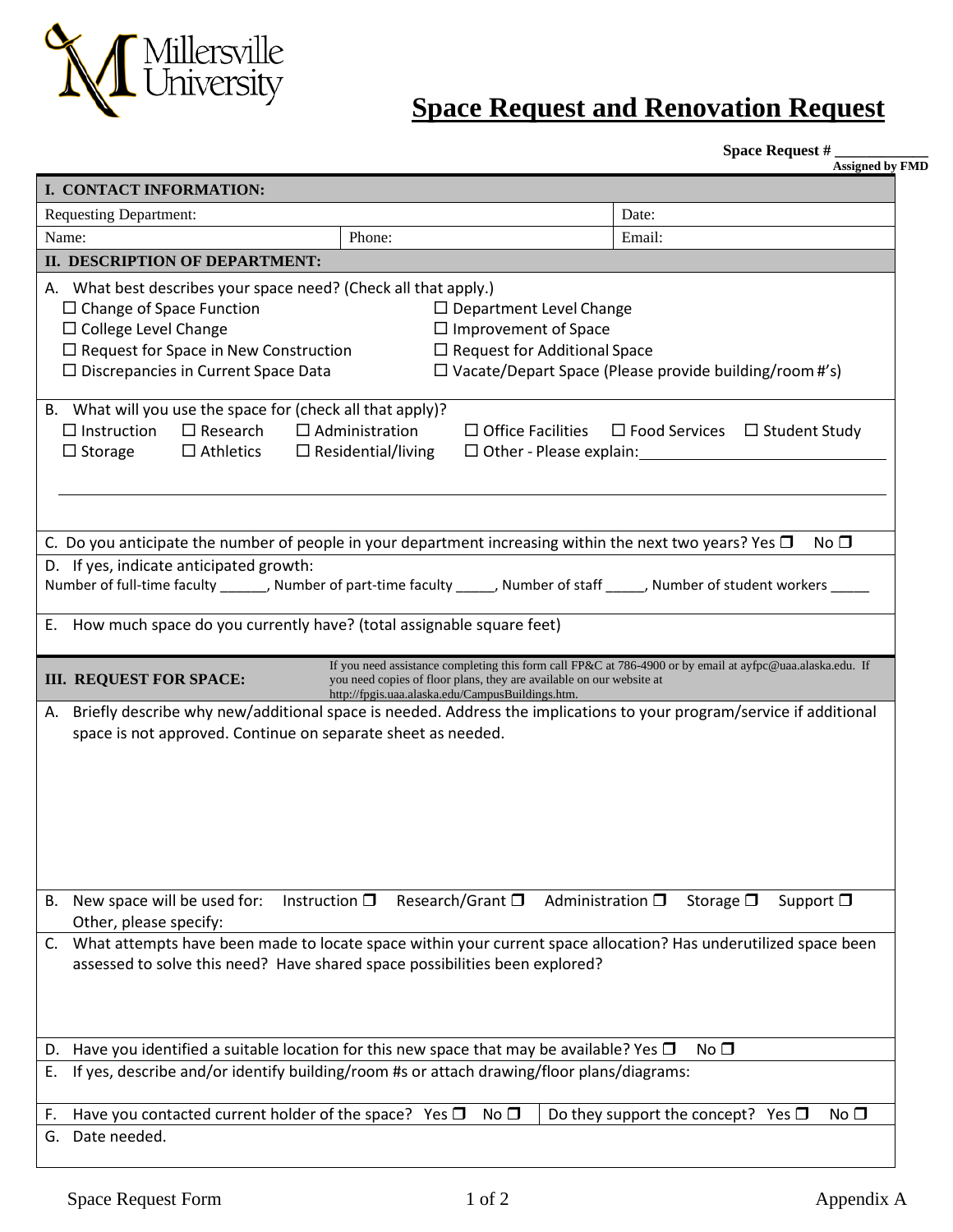

|  | H. Provide information on any time constraints that may affect the timing of allocation of the space. |  |  |  |
|--|-------------------------------------------------------------------------------------------------------|--|--|--|
|--|-------------------------------------------------------------------------------------------------------|--|--|--|

**REQUEST AUTHORIZATION SIGNATURES** (The signatures below indicate agreement that the space request should be investigated. Approval to proceed does not indicate a guarantee of space for the purpose outlined in this request.)

| Department Chair or Director: | Date: |
|-------------------------------|-------|
| Comments:                     |       |
| Dean/Department Head:         | Date: |
| Comments:                     |       |
| Vice President:               | Date: |
| Comments:                     |       |

**Forward this completed form with the proper signatures and supporting documents by inter-campus mail to the Facilities Management Department located in the Palmer Building.**

| <b>FACILIITES MANAGEMENT DEPARTMENT</b>                          |  |
|------------------------------------------------------------------|--|
| Date Space Request received:                                     |  |
| Date plans received:                                             |  |
| Date space assessment completed:                                 |  |
| Date additional information requested:                           |  |
| Less than \$50,000, within existing Dept. space & Dept. Funded - |  |
| forward to Facilities for action                                 |  |
| Over \$50,000, involving Non-Dept space or Non Funded -          |  |
| forward to SMC for recommendation and then to the President      |  |
| for approval                                                     |  |
| Date SMC forwards space assessment, completed form and plans     |  |
| to the Capital Planning Committee (as needed):                   |  |

| <b>SPACE MANAGEMENT COMMITTEE (SMC)</b> |  |
|-----------------------------------------|--|
| Date reviewed by SMC:                   |  |
| Action recommended by SMC:              |  |
| Date Forwarded to President for         |  |
| decision:                               |  |
| President's decision:                   |  |
| Date of President's decision:           |  |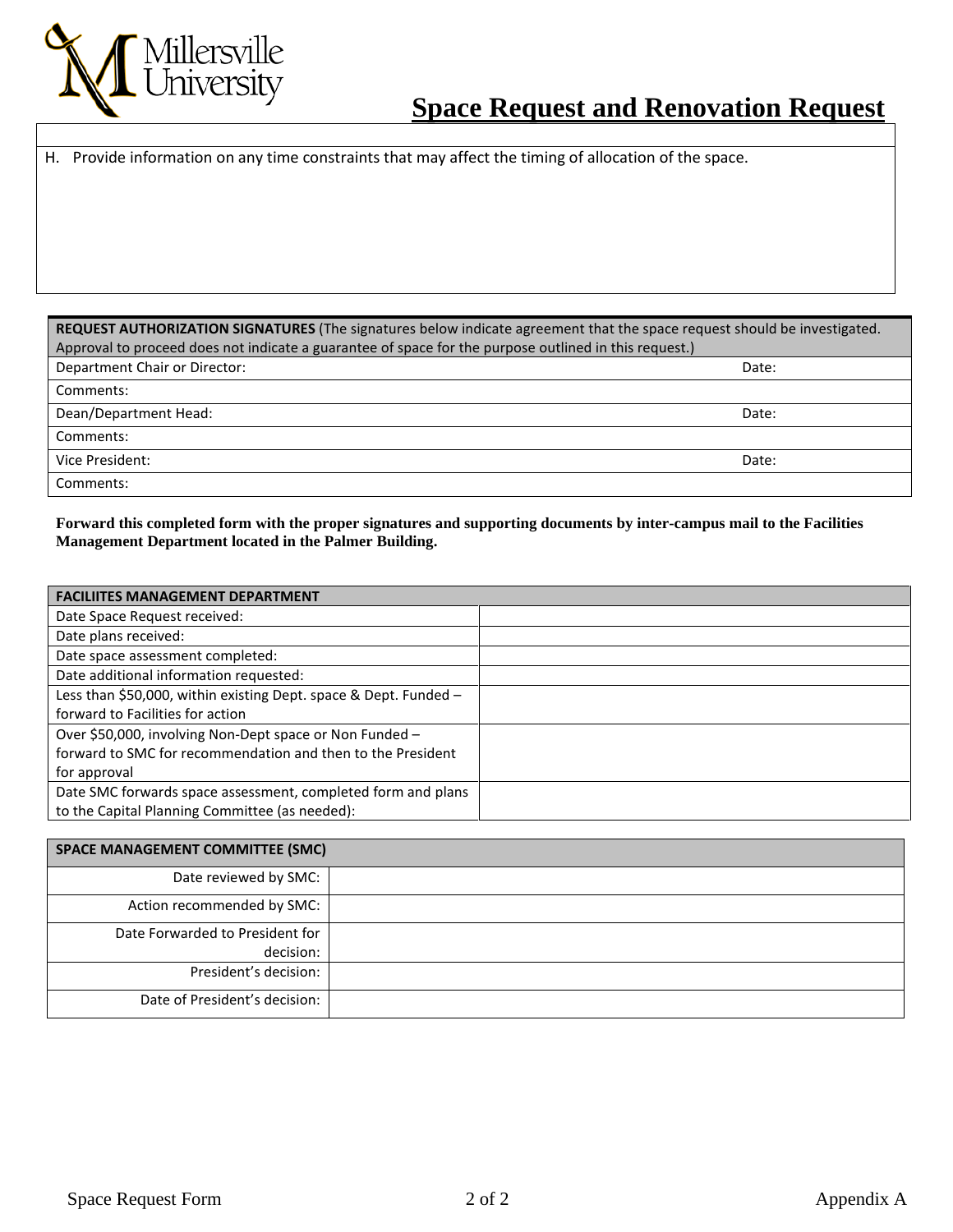*Finance and Administration Division Facilities Management Department*

# **APPENDIX B: SPACE INVENTORY GUIDANCE AND WORKSHEET**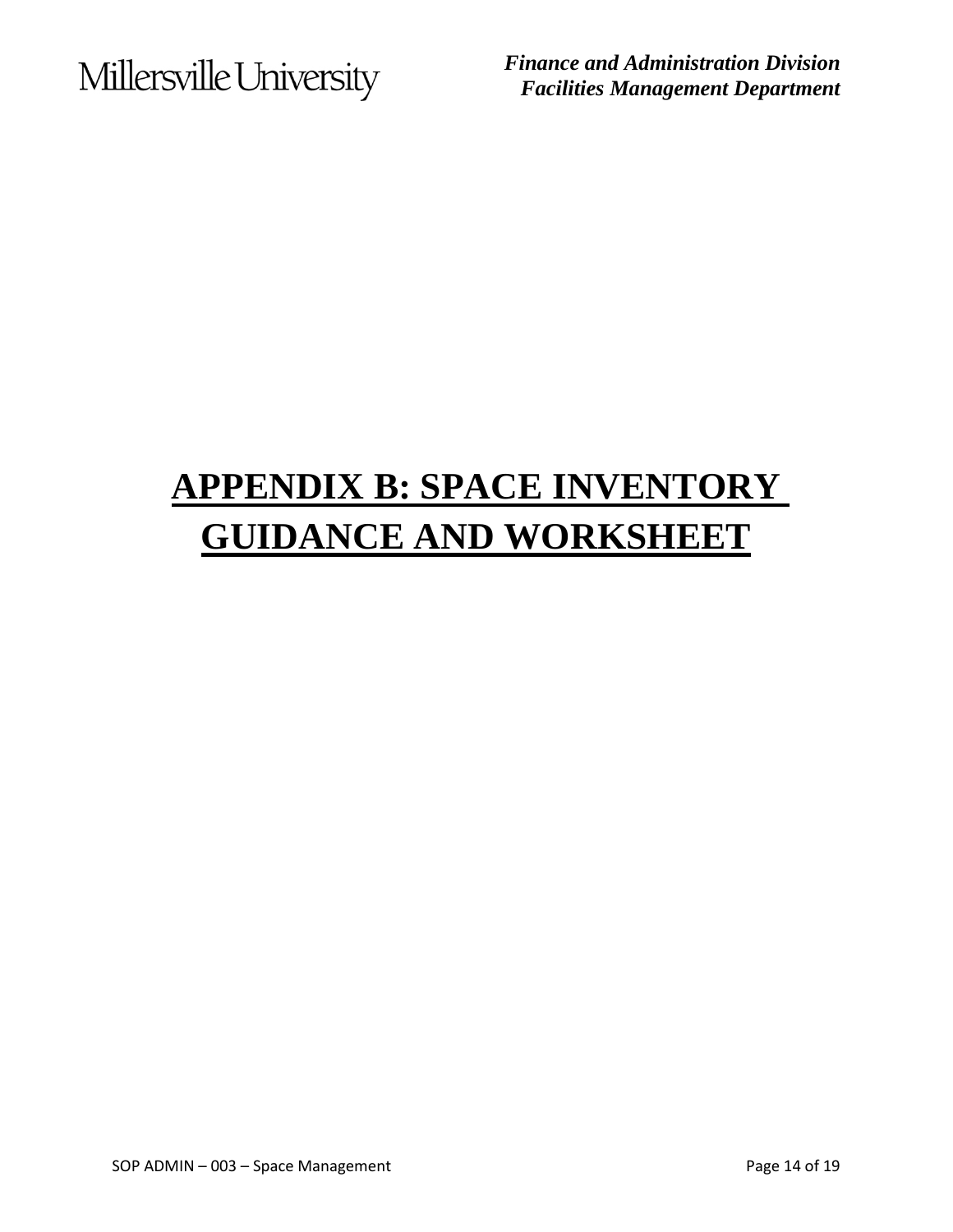#### SPACE INVENTORY DATA WORK SHEET

| <b>BUILDING</b> | <b>FLOOR</b> | ROOM# | $\ensuremath{\mathsf{SF}}\xspace$ | $\mathsf{CODE}$ | <b>DESCRIPTION / ROOM USE</b> | <b>DIVISION</b> | DEPT ASSIGNED TO SPACE | <b>COMMENT</b> |
|-----------------|--------------|-------|-----------------------------------|-----------------|-------------------------------|-----------------|------------------------|----------------|
|                 |              |       |                                   |                 |                               |                 |                        |                |
|                 |              |       |                                   |                 |                               |                 |                        |                |
|                 |              |       |                                   |                 |                               |                 |                        |                |
|                 |              |       |                                   |                 |                               |                 |                        |                |
|                 |              |       |                                   |                 |                               |                 |                        |                |
|                 |              |       |                                   |                 |                               |                 |                        |                |
|                 |              |       |                                   |                 |                               |                 |                        |                |
|                 |              |       |                                   |                 |                               |                 |                        |                |
|                 |              |       |                                   |                 |                               |                 |                        |                |
|                 |              |       |                                   |                 |                               |                 |                        |                |
|                 |              |       |                                   |                 |                               |                 |                        |                |
|                 |              |       |                                   |                 |                               |                 |                        |                |
|                 |              |       |                                   |                 |                               |                 |                        |                |
|                 |              |       |                                   |                 |                               |                 |                        |                |
|                 |              |       |                                   |                 |                               |                 |                        |                |
|                 |              |       |                                   |                 |                               |                 |                        |                |
|                 |              |       |                                   |                 |                               |                 |                        |                |
|                 |              |       |                                   |                 |                               |                 |                        |                |
|                 |              |       |                                   |                 |                               |                 |                        |                |
|                 |              |       |                                   |                 |                               |                 |                        |                |
|                 |              |       |                                   |                 |                               |                 |                        |                |
|                 |              |       |                                   |                 |                               |                 |                        |                |
|                 |              |       |                                   |                 |                               |                 |                        |                |
|                 |              |       |                                   |                 |                               |                 |                        |                |
|                 |              |       |                                   |                 |                               |                 |                        |                |
|                 |              |       |                                   |                 |                               |                 |                        |                |
|                 |              |       |                                   |                 |                               |                 |                        |                |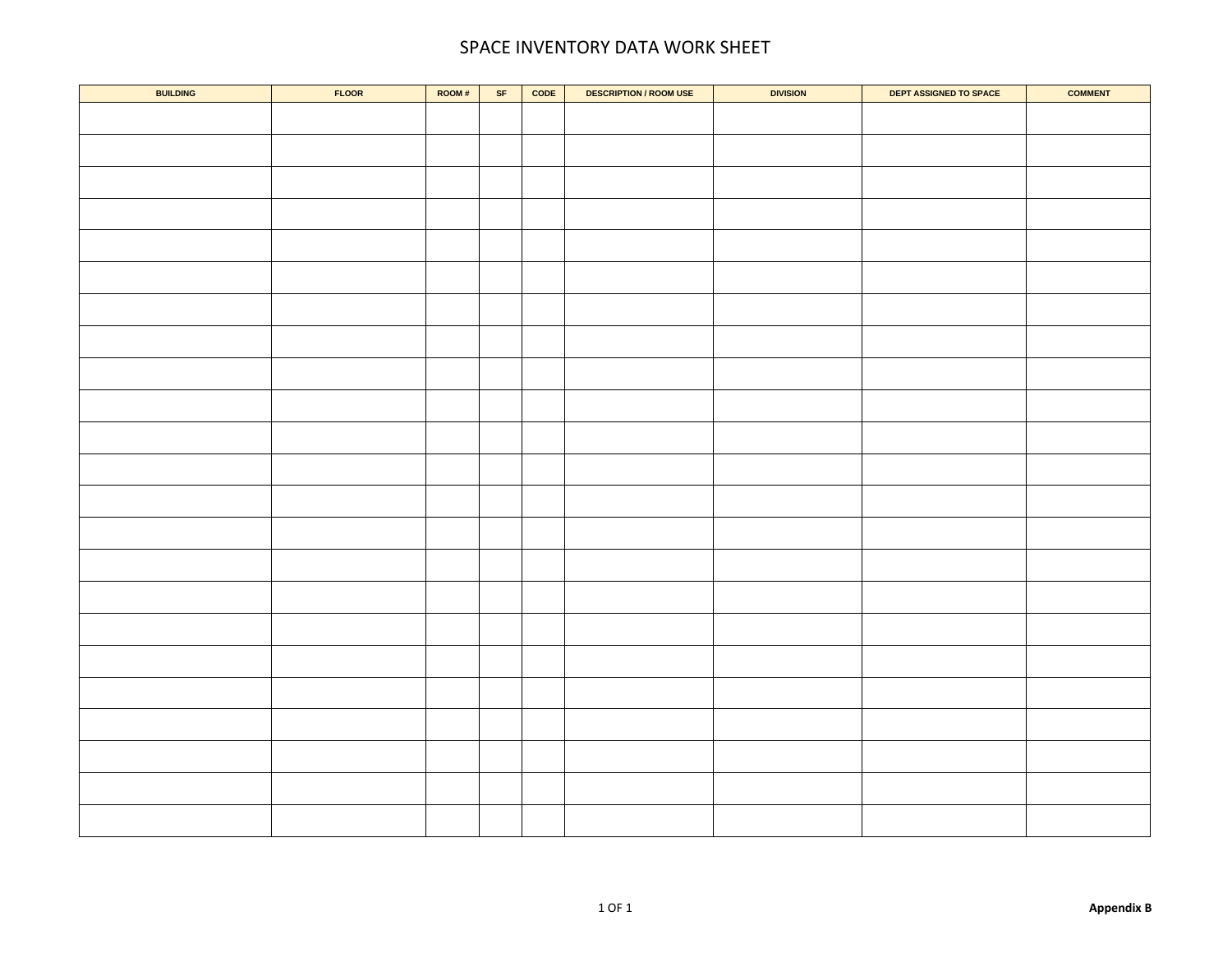*Finance and Administration Division Facilities Management Department*

# **APPENDIX C: SPACE REQUEST FLOWCHART**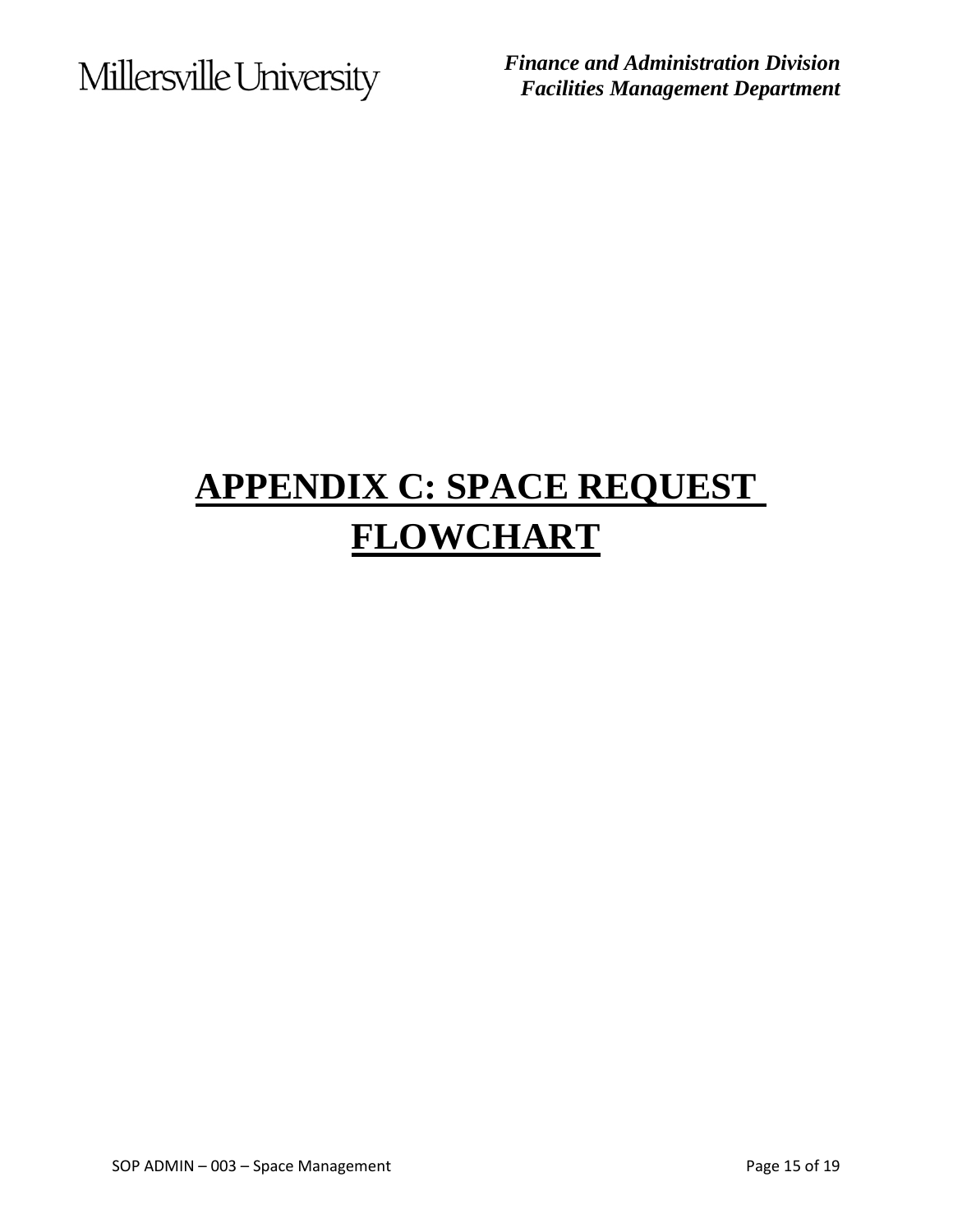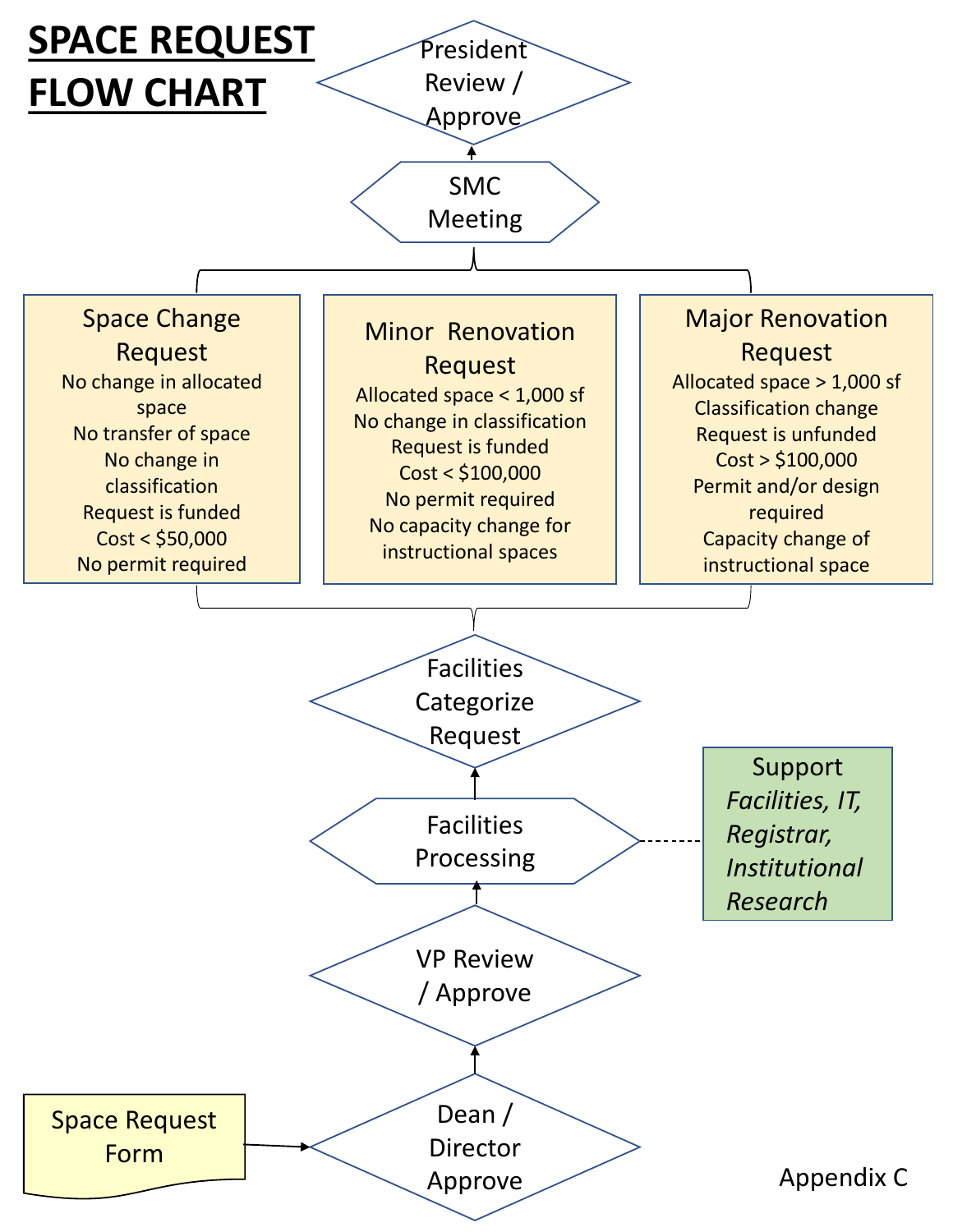*Finance and Administration Division Facilities Management Department*

# **APPENDIX D: SPACE REQUEST EVALUATION CRITERIA**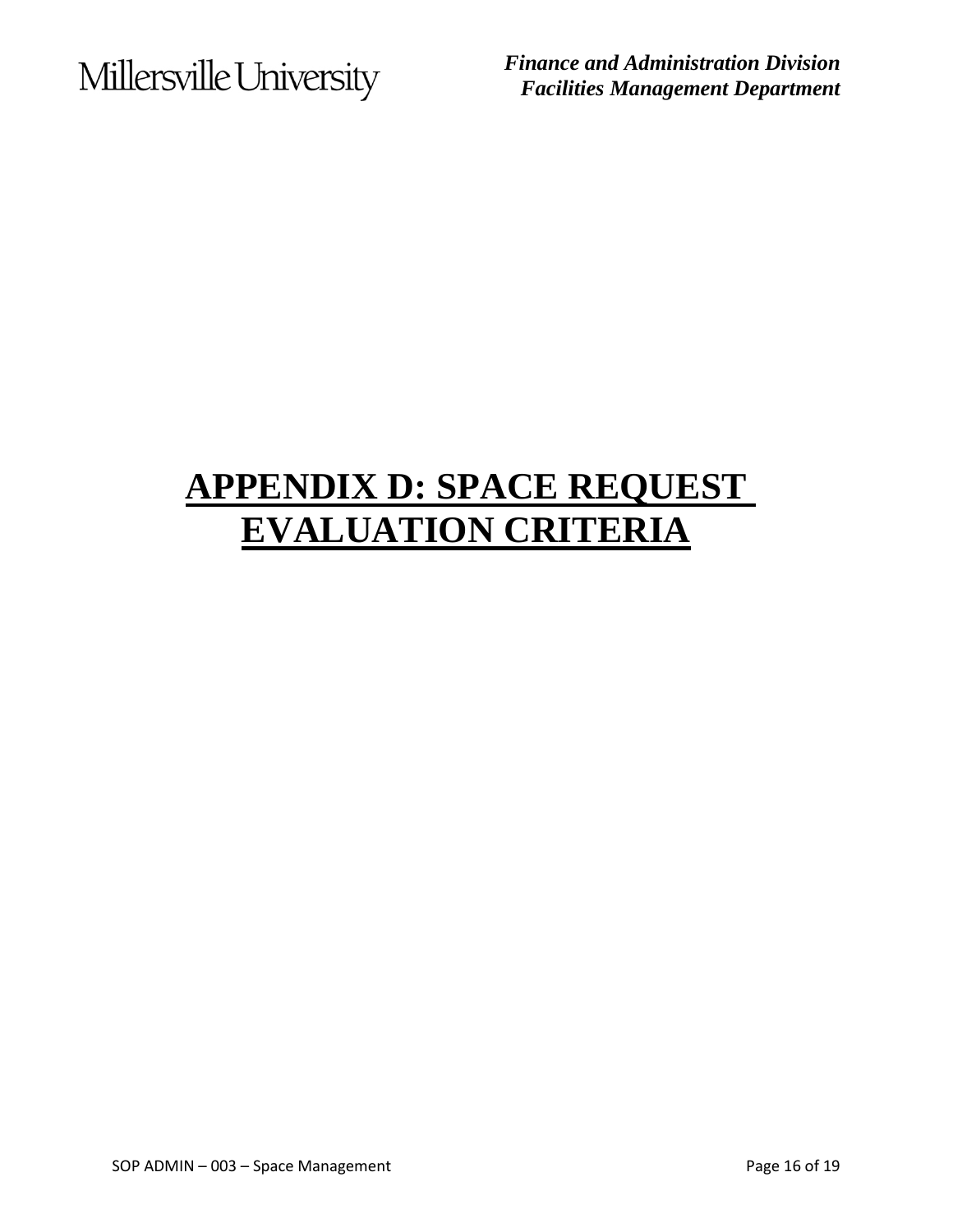### **SPACE REQUEST EVALUATION CRITERIA**

| Criterion A - Alignment with University Plans and Standards                                                                                                                                                                                                                                                                                                                                                              | 0 to 3 points<br>Inadequate to<br>Poor                                                                      | 4 to 7 points<br>Average                                                                                                                                              | 8 to 10 points<br>Good to<br>Excellent                                                                                                                                                | <b>SCORE</b> | WFIGHT         | TOTAL    |
|--------------------------------------------------------------------------------------------------------------------------------------------------------------------------------------------------------------------------------------------------------------------------------------------------------------------------------------------------------------------------------------------------------------------------|-------------------------------------------------------------------------------------------------------------|-----------------------------------------------------------------------------------------------------------------------------------------------------------------------|---------------------------------------------------------------------------------------------------------------------------------------------------------------------------------------|--------------|----------------|----------|
| <b>Assessment Statement</b><br>The resource supports implementation or aspects of the University's:<br>• Strategic Plan<br>• Academic and enrolment plans<br>• Research plans and activities<br>• Business, staffing and service plans<br>• Campus Master Plan, Facilities Needs and Priority Study and related<br>asset renewal or maintenance plans<br>• Alignment with standards the University is seeking to achieve | The allocation<br>is NOT or is<br>only marginally some of the<br>aligned with<br>the University's<br>plans. | The allocation<br>of the resource of the resource<br>is aligned with<br>University's<br>plans and<br>contributes to<br>their<br>implementation<br>and<br>achievement. | The allocation<br>of the resource<br>is highly aligned<br>with most of the<br>University's<br>plans and<br>greatly<br>contributes to<br>their<br>implementation<br>and<br>achievement |              | $\mathfrak{D}$ | $\Omega$ |

#### Rationale Statement

In the resource request process, applicants are encouraged to:<br>Describe how the resource aligns with and / or supports the achievement of University's plans, standards as listed above as well as its research and outreach m

| Criterion B – Excellence, Innovation, Creativity and / or Inclusiveness                                                                                                                                                                                                                                                                                                                                                                                                                                                                                                                | 0 to 3 points<br>Inadequate to<br>Poor                                                                                                                                                                                                                | 4 to 7 points<br>Average                                                                                                                                                                                    | 8 to 10 points<br>Good to<br>Excellent                                                                                                                                                                                                  | <b>SCORE</b> | <b>WEIGHT</b>  | <b>TOTAL</b> |
|----------------------------------------------------------------------------------------------------------------------------------------------------------------------------------------------------------------------------------------------------------------------------------------------------------------------------------------------------------------------------------------------------------------------------------------------------------------------------------------------------------------------------------------------------------------------------------------|-------------------------------------------------------------------------------------------------------------------------------------------------------------------------------------------------------------------------------------------------------|-------------------------------------------------------------------------------------------------------------------------------------------------------------------------------------------------------------|-----------------------------------------------------------------------------------------------------------------------------------------------------------------------------------------------------------------------------------------|--------------|----------------|--------------|
| <b>Assessment Statements</b><br>The resource supports:<br>• The leadership, competitive position and differentiation of the<br>Faculty, School or Department within the relevant environment(s)<br>or market(s) it targets or intends to target<br>• The fostering of learning excellence / the promotion or<br>demonstration of innovation / the creation of conditions that<br>mirror external best-in-class practices<br>• The varied needs (including special needs) and expectations of<br>students, users or partners<br>• Compliance with applicable accreditation requirements | The allocation<br>of the resource<br>is poorly<br>aligned with<br>the assessment<br>statements<br>and<br>does NOT or<br>only marginally demonstrably,<br>contributes to<br>excellence.<br>innovation<br>and<br>inclusiveness<br>at the<br>University. | The allocation<br>of the resource<br>aligns with 1 or 2<br>of the<br>assessment<br>statements and<br>contributes,<br>directly and<br>to excellence.<br>innovation and<br>inclusiveness at<br>the University | The allocation<br>of the resource<br>aligns with 3 or 4<br>of the<br>assessment<br>statements and<br>greatly<br>contributes,<br>directly and<br>demonstrably,<br>to excellence.<br>innovation and<br>inclusiveness at<br>the University |              | $\overline{2}$ | $\Omega$     |

#### Rationale Statement

In the resource request process, applicants are encouraged to:

Describe how the requested resource contributes to the pursuit of Excellence, Innovation, Creativity and Inclusiveness by the Faculty, School or the Department, and in relation to the Assessment Statement<br>Statements listed above.

| Criterion C - Benefits                                                                                                                                                                                                                                                                                                                                                                                                                                                                       | 0 to 3 points<br>Inadequate to<br>Poor                                                                                                                                                                              | 4 to 7 points<br>Average                                                                                                                                                      | 8 to 10 points<br>Good to<br>Excellent                                                                                                                                                   | <b>SCORE</b> | <b>WFIGHT</b> | <b>IATOT</b> |
|----------------------------------------------------------------------------------------------------------------------------------------------------------------------------------------------------------------------------------------------------------------------------------------------------------------------------------------------------------------------------------------------------------------------------------------------------------------------------------------------|---------------------------------------------------------------------------------------------------------------------------------------------------------------------------------------------------------------------|-------------------------------------------------------------------------------------------------------------------------------------------------------------------------------|------------------------------------------------------------------------------------------------------------------------------------------------------------------------------------------|--------------|---------------|--------------|
| <b>Assessment Statements</b><br>The resource creates measurable:<br>• Exceptional learner success / user experience / stakeholder<br>satisfaction<br>• Exceptional or anticipated research outcomes / innovation<br>potential<br>• Collaboration and strengthening of pathways, synergies and asset<br>sharing between programs or services<br>• Enhancement(s) of industry, alumni, education and/or community<br>partnerships<br>• Additional revenue stream(s), saving(s) or efficiencies | The allocation of<br>the resource is<br>poorly aligned<br>with the<br>assessment<br>statements and<br>does NOT or<br>only marginally<br>contributes<br>direct and<br>demonstrable<br>benefits to the<br>University. | The allocation of<br>the resource<br>aligns with 1 or 2<br>of the assessment<br>statements and<br>contributes direct<br>and<br>demonstrable<br>benefits to the<br>University. | The allocation of<br>the resource<br>aligns with 3 or 4<br>of the assessment<br>statements and<br>greatly<br>contributes direct<br>and<br>demonstrable<br>benefits to the<br>University. |              | 3             | $\Omega$     |

#### Rationale Statement

In the resource request process, applicants are encouraged to:

Describe and/or quantify how the requested resource benefits the University in general, or specific stakeholder or user group in particular, as per the Assessment Statements listed above. Identify the direct and indirect beneficiaries of investment in the resource. Outline the baseline(s) and the measurement method(s) to be used to monitor the continued benefits resulting from investment in the resource.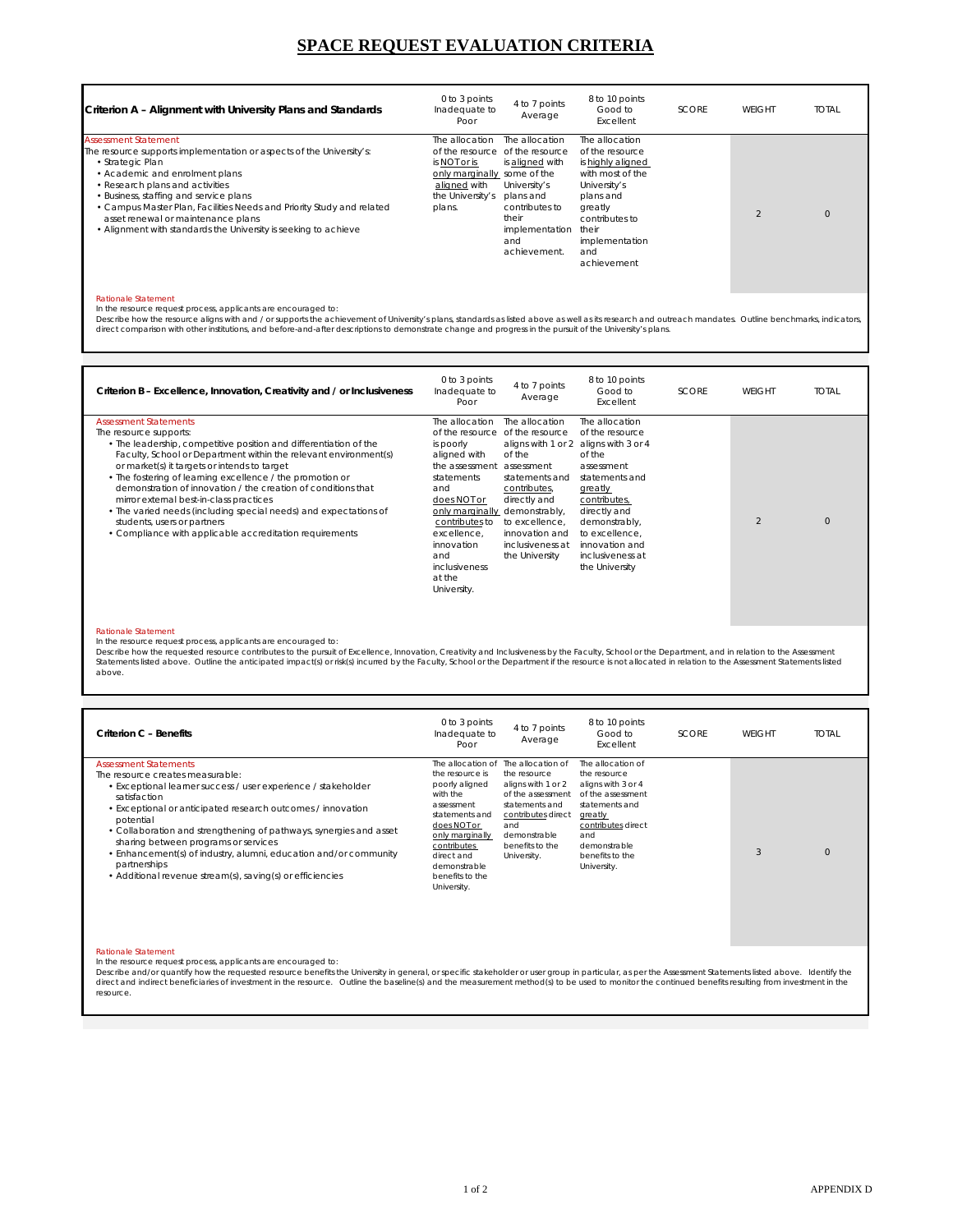### **SPACE REQUEST EVALUATION CRITERIA**

| Criterion D - Stewardship and Sustainability                                                                                                                                                                                                                                                                                                                                                                                                                                                           | 0 to 3 points<br>Inadequate to<br>Poor                                                                                                                                                                            | 4 to 7 points<br>Average                                                                                                                                                                                                                            | 8 to 10 points<br>Good to<br>Excellent                                                                                                                                                                                                          | <b>SCORE</b> | <b>WEIGHT</b>  | <b>TOTAL</b>   |
|--------------------------------------------------------------------------------------------------------------------------------------------------------------------------------------------------------------------------------------------------------------------------------------------------------------------------------------------------------------------------------------------------------------------------------------------------------------------------------------------------------|-------------------------------------------------------------------------------------------------------------------------------------------------------------------------------------------------------------------|-----------------------------------------------------------------------------------------------------------------------------------------------------------------------------------------------------------------------------------------------------|-------------------------------------------------------------------------------------------------------------------------------------------------------------------------------------------------------------------------------------------------|--------------|----------------|----------------|
| <b>Assessment Statements</b><br>The resource fosters, demonstrates or addresses:<br>• Alignment with University Sustainability Plan<br>• Best use of University resources<br>• Life-cycle status of resource(s) being replaced<br>• Long-term potential to adapt or re-purpose allocated resource(s)<br>· Social and ecological sustainability                                                                                                                                                         | the resource is<br>poorly aligned<br>with the<br>assessment<br>statements and<br>does NOT or<br>only marginally<br>contributes to<br>the stewardship<br>and<br>sustainability<br>objectives of the<br>University. | The allocation of The allocation of<br>the resource<br>aligns with 1 or 2<br>of the assessment<br>statements and<br>contributes,<br>directly and<br>demonstrably, to<br>the stewardship<br>and sustainability<br>objectives of the<br>University    | The allocation of<br>the resource<br>aligns with 3 or<br>more of the<br>assessment<br>statements and<br>greatly<br>contributes,<br>directly and<br>demonstrably, to<br>the stewardship<br>and sustainability<br>objectives of the<br>University |              | $\mathbf{1}$   | $\overline{0}$ |
| <b>Rationale Statement</b><br>In the resource request process, applicants are encouraged to:<br>Describe how the requested resource fosters, demonstrates or addresses the University's Stewardship and Sustainability goals and plans as per the Assessment Statements listed above. Outline the<br>qualitative and quantitative baseline(s) and the measurement method(s) to be used to monitor progress in the pursuit of Stewardship and Sustainability resulting from investment in the resource. |                                                                                                                                                                                                                   |                                                                                                                                                                                                                                                     |                                                                                                                                                                                                                                                 |              |                |                |
|                                                                                                                                                                                                                                                                                                                                                                                                                                                                                                        |                                                                                                                                                                                                                   |                                                                                                                                                                                                                                                     |                                                                                                                                                                                                                                                 |              |                |                |
| Criterion E - Investment and Risk                                                                                                                                                                                                                                                                                                                                                                                                                                                                      | 0 to 3 points<br>Inadequate to<br>Poor                                                                                                                                                                            | 4 to 7 points<br>Average                                                                                                                                                                                                                            | 8 to 10 points<br>Good to<br>Excellent                                                                                                                                                                                                          | <b>SCORE</b> | <b>WEIGHT</b>  | <b>TOTAL</b>   |
| <b>Assessment Statements</b><br>The request for resource allocation considers or recognizes:<br>· Size of initial investment in capital or other resources, space in<br>particular<br>• Donation, unencumbered funding, or contribution in kind from<br>external source(s)<br>• Recurrent operating, renewal and maintenance costs<br>• Compliance with regulatory requirements<br>· Implementation or operational risk factors                                                                        | low feasibility<br>with respect to<br>the assessment<br>statements and<br>represents a<br>poor investment<br>/ risk decision for<br>the University.                                                               | The allocation of The allocation of<br>the resource has the resource has<br>acceptable<br>feasibility with<br>respect to the<br>assessment<br>statements and<br>represents an<br>acceptable<br>investment / risk<br>decision for the<br>University. | The allocation of<br>the resource has<br>high feasibility<br>with respect to<br>the assessment<br>statements and<br>represents a<br>good investment<br>/ risk decision for<br>the University.                                                   |              | $\mathfrak{D}$ | $\Omega$       |

#### Rationale Statement

In the resource request process, applicants are encouraged to:<br>Summarize key aspects of the business case, costs, amortization, payback and/or risks associated with procuring the requested resource in relation to the Asses

**TOTAL SCORE CRITERIA A to E =** 

**0**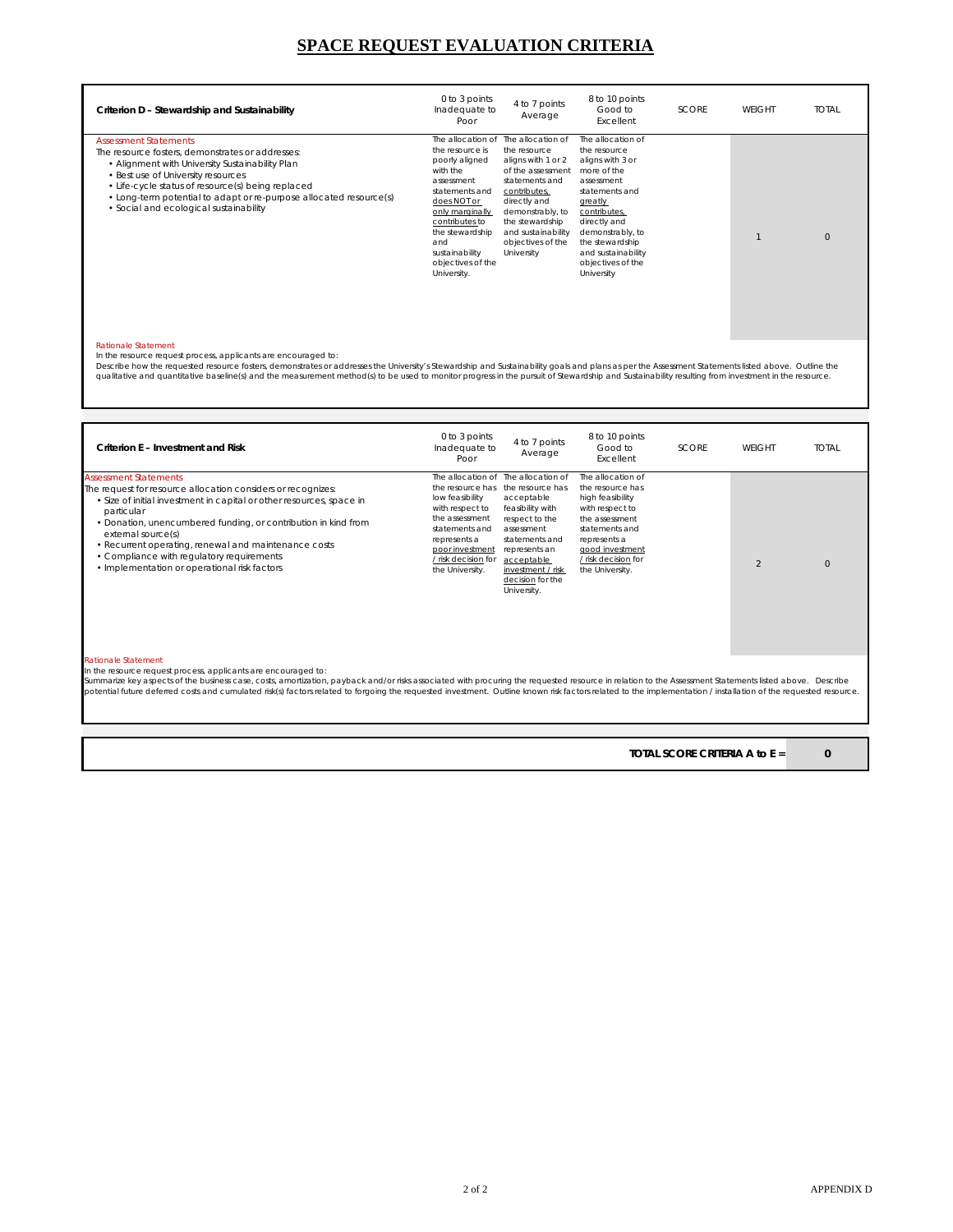*Finance and Administration Division Facilities Management Department*

## **APPENDIX E: CLASSROOM AND LABORATORY SCHEDULING GUIDANCE**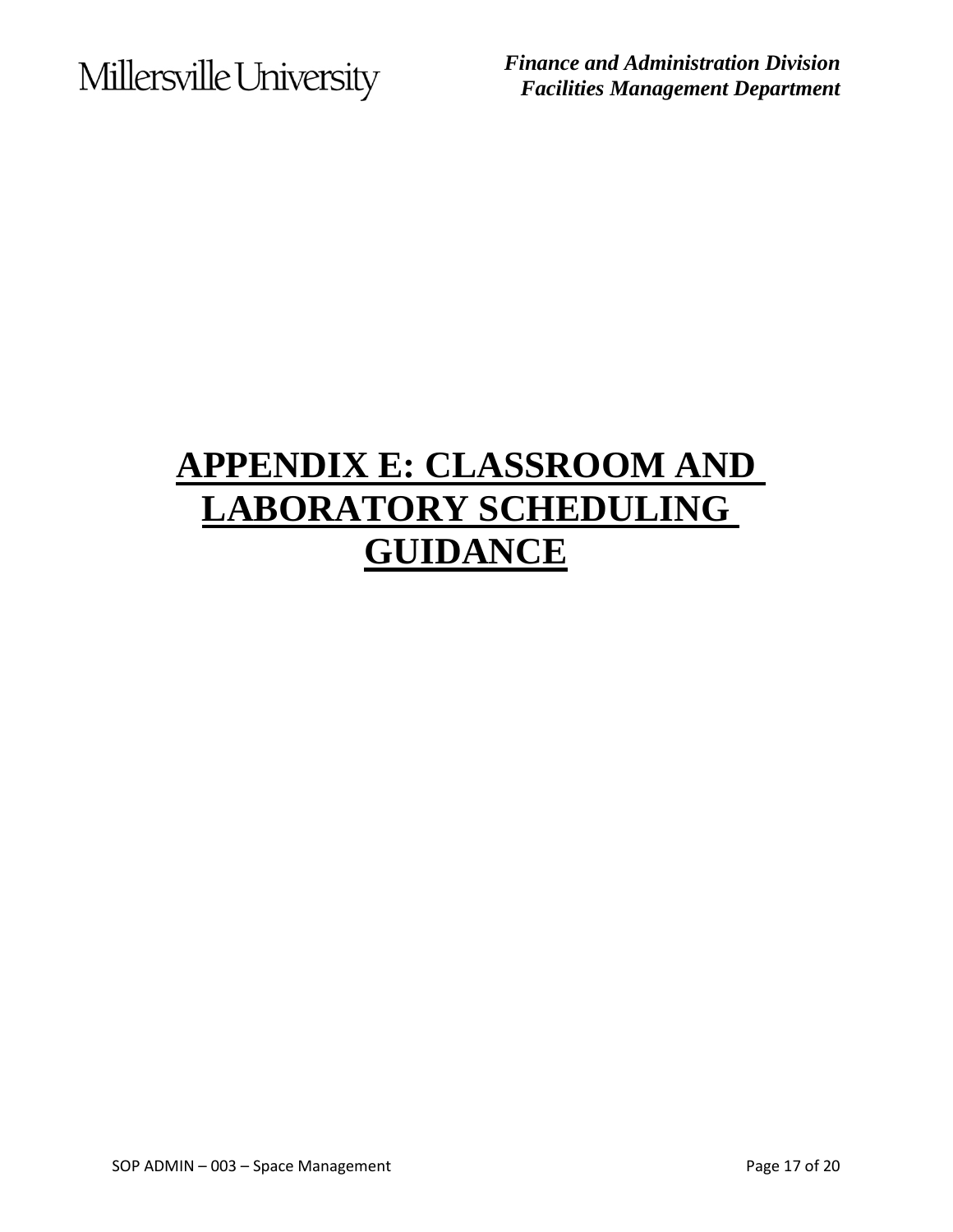### **APPENDIX E: CLASSROOM AND LABORATORY SCHEDULING GUIDNANCE**

- 1. General Guidelines:
	- a. In the planning and management of campus facilities, all indoor and outdoor spaces are considered allocable resources. The Vice Presidents will manage space allocations with Deans, Department Chairs, or Directors.
	- b. Minor changes defined in paragraph F.4. above is managed by the Vice President or his/her designee. Emphasis needs to maximum utilization. All space allocation and reallocation are to be reported to FMD at the time of reassignment.
		- i. If a change is not identified when it occurs, the change must be identified in the annual PASSHE space inventory submission.
	- c. Classrooms, laboratories, conference/seminar rooms or other facilities dedicated to instruction may not be converted to non-instructional use without approval by the SMC.
	- d. The use of all existing facilities will be evaluated before new space is constructed, acquired or leased.
	- e. Grant and contract proposals that require additional space, remodeling or relocation must be reviewed by the SMC prior to submission.
	- f. Facilities are allocated to units for a specific purpose. When that purpose is no longer required, that space is identified for potential future reassignment by the SMC.
	- g. The allocation of campus facilities shall be flexible in order to allow shared/multi-use of space and must accommodate changes in building users and technology.
	- h. Whenever possible, clustering programs with common research or teaching interests should be considered.
	- i. Employees are not to be assigned more than one office on campus unless reviewed by the SMC and approved by the President.
	- j. General support space (copy rooms, lounge, etc.) will be assigned based on need and space availability.
	- k. Except for student government, formal space requests are not intended for student organizations and clubs. Incidental use of facilities for student organizations and clubs may be authorized if that use of space contributes to the goals of the University.
- 2. Instructional Space: In the interest of achieving maximum efficiency in the use of space, the following practices and procedures apply to the assignment and use of classrooms and other instructional spaces.
	- a. All instructional space and the designated usage of that space in areas classified as classrooms and instructional labs will be under the control and scheduling of the University Registrar. All instructional space including instructional laboratories and conference rooms shall be scheduled through the University's scheduling software.
	- b. All instructional space in the academic buildings is coordinated through academic scheduling software for assignment of regularly scheduled classes and is available for meetings and study purposes only on a temporary basis and only after being properly coordinated.
	- c. For changes to any instructional space, the appropriate dean must submit a Space Request Form to begin the review process.
	- d. Courses will be assigned to available space considering room size, technology needs, proximity to faculty member's program area, and priority space identified by each program area.
	- e. Highly specialized instructional rooms, which are suitable for use by other courses, may be made available as instructional space when not in use by the designated college or program area.
	- f. To ensure the greatest likelihood of being able to meet student needs to take specific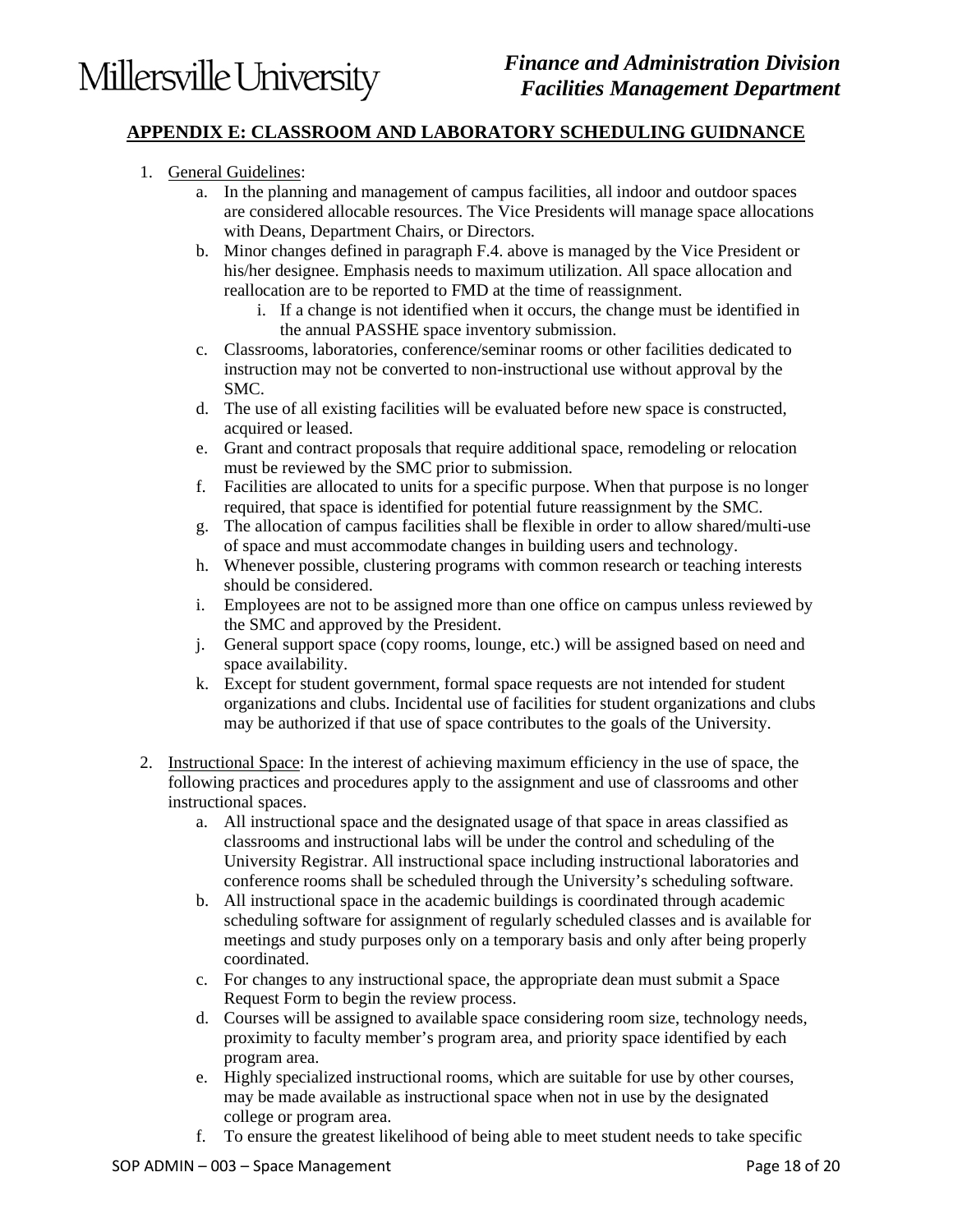### *Finance and Administration Division Facilities Management Department*

courses, it is important to assure that course offerings are spread throughout the entire teaching day (7:00 a.m. through 10:00 p.m.).

- g. Fall and Spring courses must follow the university's standard scheduling blocks.
- h. Considerations that may change the initial classroom assignments are as follows:
	- i. Upon request from the Office of Learning Services, courses may be moved to another location to accommodate students with disabilities. The department offering this course is responsible for informing all enrolled students.
	- ii. Courses where enrollment is under classroom capacity may be relocated to a classroom with a more appropriate capacity. Class size should match classroom capacity as close as possible.
	- iii. Additional sections will be assigned only to available classrooms.
	- iv. Courses moved to new time or day will be assigned only to available classrooms.
	- v. Course sections not meeting at standard scheduling times causing conflicts with other sections may be requested to change course time to resolve the conflict.
- 3. Faculty and Staff Office Space: The University recognizes the need for suitable office space for faculty and staff members. The following general procedures apply:
	- a. To the extent space is available, all full-time faculty members and other faculty or staff whose duties create a need for privacy will be assigned private offices.
	- b. Multiple offices for faculty or staff are to be provided only when their duties clearly require office space in multiple locations. Requests for multiple offices are to be reviewed by the SMC and approved by the President.
	- c. Office size shall be in accordance with PASSHE space standards and guidelines.
- 4. Laboratory and Research Space:
	- a. Each faculty member engaged in research should have access to appropriate space for conducting his/her research.
	- b. Faculty, in collaboration with their Chair/Director and Dean, applying for grants that require laboratory and/or research space should consult FMD prior to grant submission to ensure adequate facilities are available.
	- c. Research space for faculty should be assigned as close to the faculty members office as possible.
	- d. Research space for graduate students should be near the research space of the supervising faculty member if possible.
	- e. Individual study laboratories such as student art studios, music practice rooms and science laboratories will be scheduled or assigned by the appropriate college and reviewed by the SMC.
- 5. Sports Facilities: The sports facilities are constructed and maintained primarily for intercollegiate athletic events, academic instruction and recreational sports. These facilities may be utilized by unaffiliated groups as time and space permit.
	- a. Intercollegiate athletics, academic classes, recreational sports and University sanctioned activities have priority over other programs in the use of sports facilities.
	- b. Use and scheduling of all sports facilities shall be in accordance with the current policies.
	- c. Guidelines for use of sports and recreation facilities:
		- i. Possession and/or consumption of alcoholic beverages is prohibited unless approved in advance by the VPFA.
		- ii. Sports facilities may only be used during scheduled hours and only with adequate on-site supervision by a responsible party.